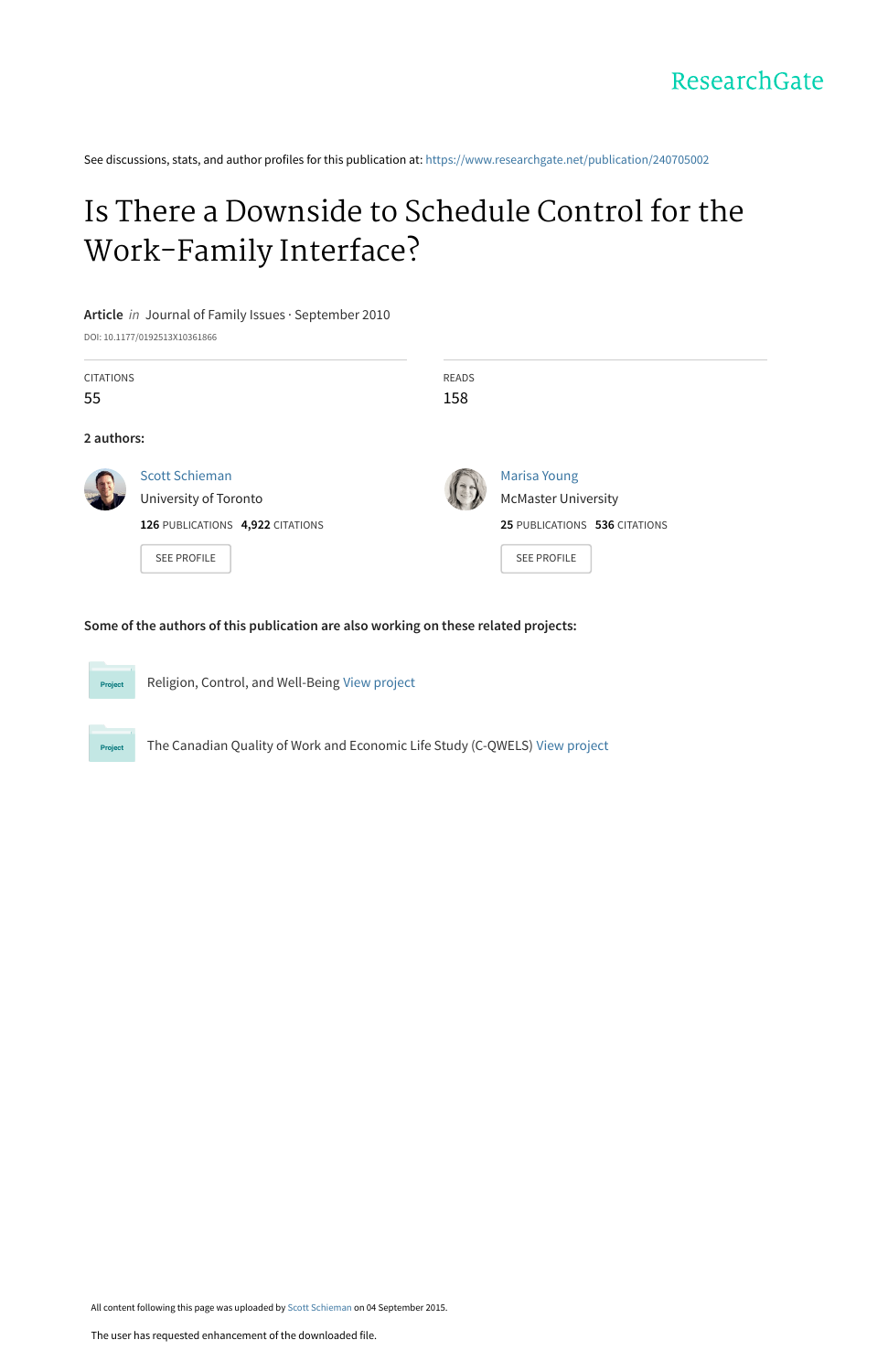# **Is There a Downside to Schedule Control for the Work–Family Interface?**

Journal of Family Issues 31(10) 1391–1414 © The Author(s) 2010 Reprints and permission: http://www. sagepub.com/journalsPermissions.nav DOI: 10.1177/0192513X10361866 http://jfi.sagepub.com



# $\mathsf{Scott}\ \mathsf{Schieman}^{\mathsf{I}}\ \mathsf{and}\ \mathsf{I}$ **Marisa Young1**

#### **Abstract**

Using data from a 2007 U.S. survey of workers, this article examines the implications of schedule control for work–family role blurring and work–family conflict. Four main findings indicate that (a) schedule control is associated with more frequent working at home and work–family multitasking activities; (b) the positive association between schedule control and multitasking suppresses the negative association between schedule control and work– family conflict; (c) the positive association between working at home and multitasking is weaker among individuals with greater schedule control; and (d) the positive association between work–family multitasking and work– family conflict is weaker among individuals with greater schedule control. Our findings reveal previously undocumented mediating, suppression, and moderating patterns in the ways that schedule control contributes to work–family role blurring and work–family conflict. The authors discuss the implications of these findings for views of schedule control as a "resource" and theories about the borders in the work–family interface.

## **Keywords**

schedule control, work–family conflict, role blurring, job demands

1 University of Toronto, Ontario, Canada

#### **Corresponding Author:**

Scott Schieman, Department of Sociology, 725 Spadina Ave., University of Toronto, Toronto, ON M5S 2J4, Canada Email: scott.schieman@utoronto.ca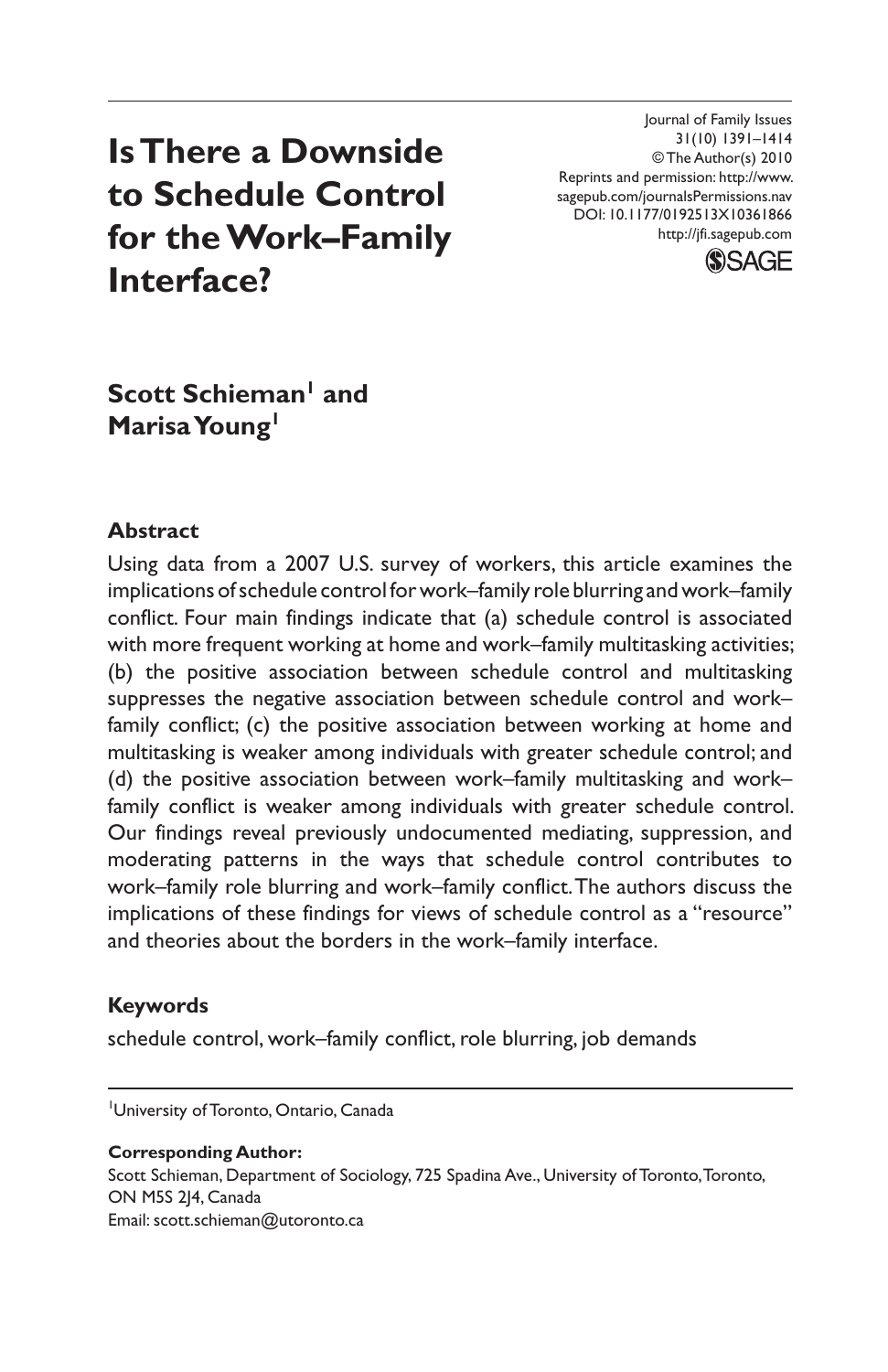The ways that individuals navigate the work–family interface is of increasing interest in sociological research (Blair-Loy, 2003; Jacobs & Gerson, 2004). One important dimension of the work–family interface involves multitasking—or the frequency that individuals try to engage in work- and home-related activities simultaneously when they are at home (Voydanoff, 2005a). Work–family multitasking represents a consequential form of role blurring because it increases the likelihood of distractions and interruptions between work and family domains. Drawing from boundary theory, Desrochers, Hilton, and Larwood (2005) define work–family blurring as "a subjective, cognitive phenomenon involving perceived integration of work life and home life that is situated in a highly interdependent work-family context such as the simultaneous work and family demands that can be present when people bring their paid work into the home" (p. 449).

Although there has been much discussion about the potentially negative implications of role blurring, few studies (if any) have addressed the ways that boundary-spanning resources influence role blurring and its consequences for work–family conflict. Boundary-spanning resources involve "structural or psychosocial assets that may be used to facilitate performance, reduce demands, or generate additional resources, for example flexibility regarding when and where work activities are performed" (Voydanoff, 2005a, p. 491; also see Demerouti, Bakker, Nachreiner, & Schaufeli, 2001). Voydanoff's (2004, 2005a) demands–resources model provides a framework for analyzing the effects of boundary-spanning resources. Although it has parallels to other well-known models, such as Karasek's (1979) demand-control model and Hobfoll and Shirom's (2001) conservation of resource theory, the demands–resources model focuses greater attention on the interaction of demands and resources across work and family domains. For reasons described below, we focus on one particular boundary-spanning resource—schedule control. Integrating Voydanoff's ideas about demands and resources and insights from border/boundary theories (Ashforth, Kreiner, & Fugate, 2000; Clark, 2000; Nippert-Eng, 1996), three questions are addressed: (1) Is schedule control associated with two forms of work–family role blurring—working at home and work–family multitasking? (2) Do those associations influence the total association between schedule control and work–family conflict? (3) Does schedule control modify the associations between (a) working at home and work–family multitasking and (b) work–family multitasking and work– family conflict?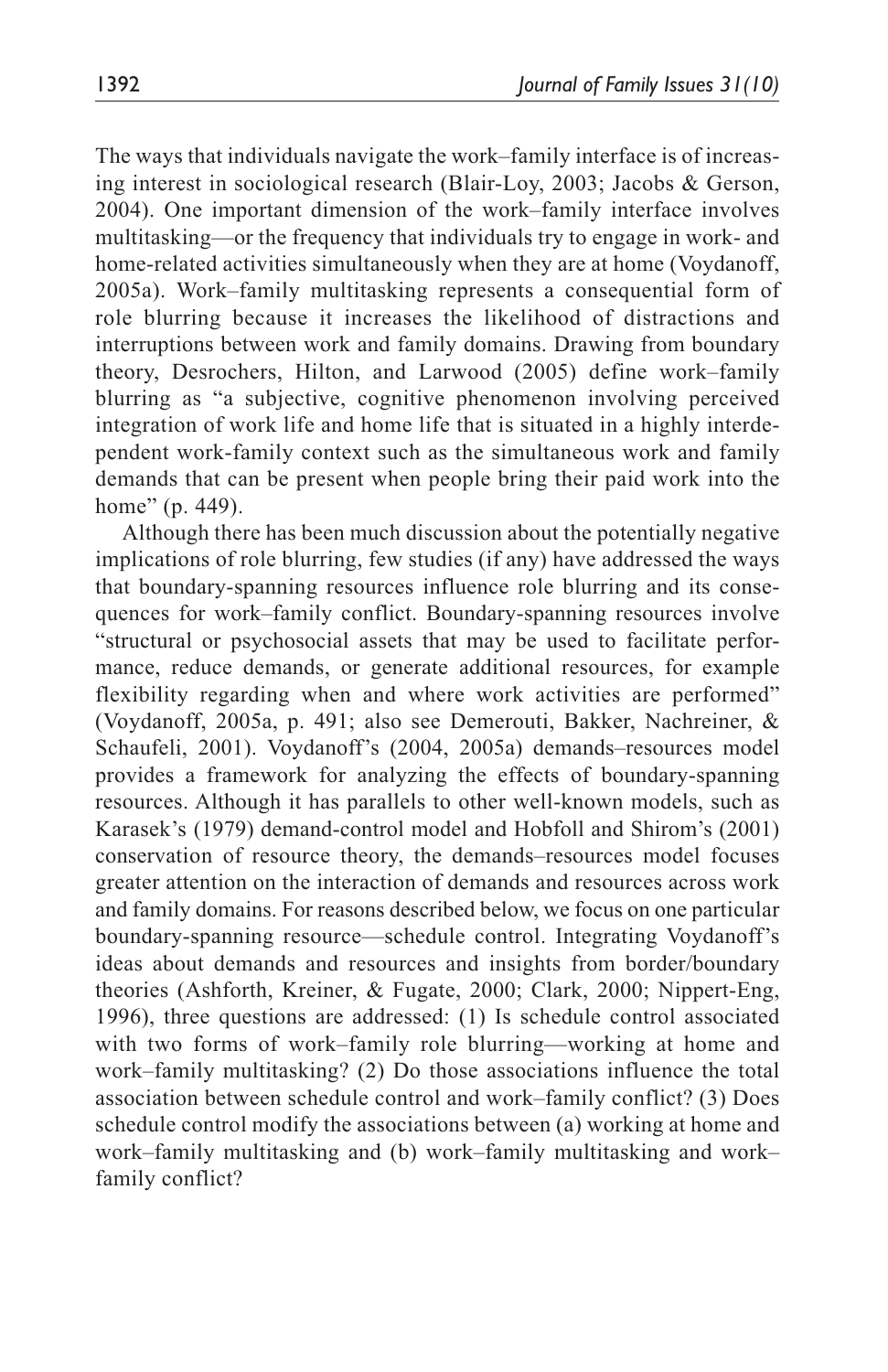# **Theoretical Framework**

# *Schedule Control as a Boundary-Spanning Resource and Role-Blurring Catalyst*

Schedule control entails the degree to which workers have control of the start and/or finish times of work (Golden, 2008). Although schedule control shares some conceptual and empirical terrain with broader constructs like job autonomy and decision-making latitude—which tend to involve freedom from supervision and control over the nature, pace, and direction of work—schedule control is more specifically related to individuals' capacity to determine the temporal parameters of their own work (Jacobs & Gerson, 2004). Many scholars have identified schedule control as a resource that helps people navigate the boundary between work and family and minimize conflict between those domains (Bakker & Geurts, 2004; Christensen & Staines, 1990; Clark, 2001; Golden, 2008; Voydanoff, 2005a). Employers may offer schedule control as an incentive to workers juggling competing work and family expectations (Rau & Hyland, 2002). From this standpoint, schedule control should be associated with lower levels of work–family conflict. We seek to elaborate on this proposition, however, by examining a different view: There may be something about schedule control that actually masks or suppresses its resource benefits for lower work–family conflict. Specifically, schedule control may increase work–family role blurring by offering workers the flexibility to take work home and spend more time engaged in paid work at home. In turn, Voydanoff (2005a) has shown that these conditions may generate more frequent work–family multitasking activities that are associated with higher levels of work–family conflict. We examine this paradox in greater detail: If schedule control is associated with more work–family role blurring, the consequences for the work–family interface may challenge the resource view of schedule control for reduced exposure to work–family conflict. We explore the possibility that these forms of role blurring suppress or counterbalance the resource elements of schedule control that theoretically should reduce work–family conflict. Simply put, the boundary-spanning resource function of schedule control may be offset if it increases role blurring. In addition, the resource view predicts that schedule control may buffer the association between role blurring and work–family conflict. In the sections that follow, we organize our review of the literature and ideas about the focal associations with three core hypotheses: (a) the role-blurring hypothesis, (b) the suppressed-resource hypothesis, and (c) the buffering-resource hypothesis. As Figure 1 illustrates, these hypotheses articulate the potential intervening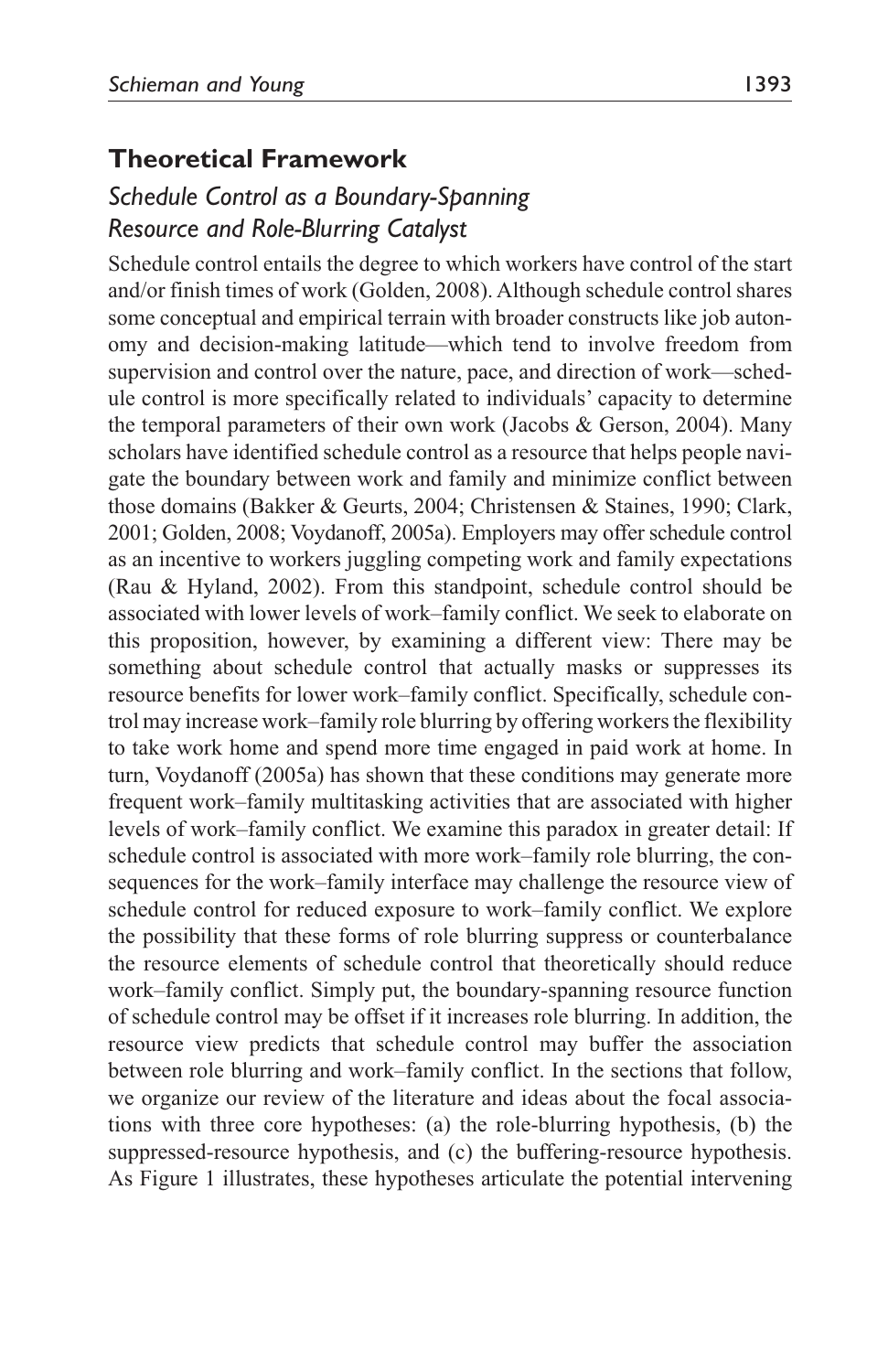



Note: Double line indicates a suppression effect; dashed line indicates a moderating effect.

and moderating processes that link schedule control to role blurring and work–family conflict.

# *The Role-Blurring Hypothesis*

The role-blurring hypothesis predicts that schedule control is associated with greater role blurring in (a) the amount of time spent doing paid work at home and (b) the frequency of work–family multitasking. In developing this hypothesis, we draw on the ideas of boundary and border theories—especially the concepts of segmentation–integration, flexibility, and permeability (Ashforth et al., 2000; Clark, 2000; Nippert-Eng, 1996). The boundaries between work and family are viewed as a continuum of segmentation versus integration. High segmentation means that the boundary between employees' work and family roles is impermeable, rendering work and family into separate and distinct spheres. By contrast, high integration is when "no distinction exists between what belongs to the 'home' or 'work' and where they are engaged" (Nippert-Eng, 1996, p. 567). An individual who performs work at home or engages in work–family multitasking is embedded in a high-integration context; this elevates the likelihood that individuals switch between work and family roles when necessary (Desrochers et al., 2005). The potential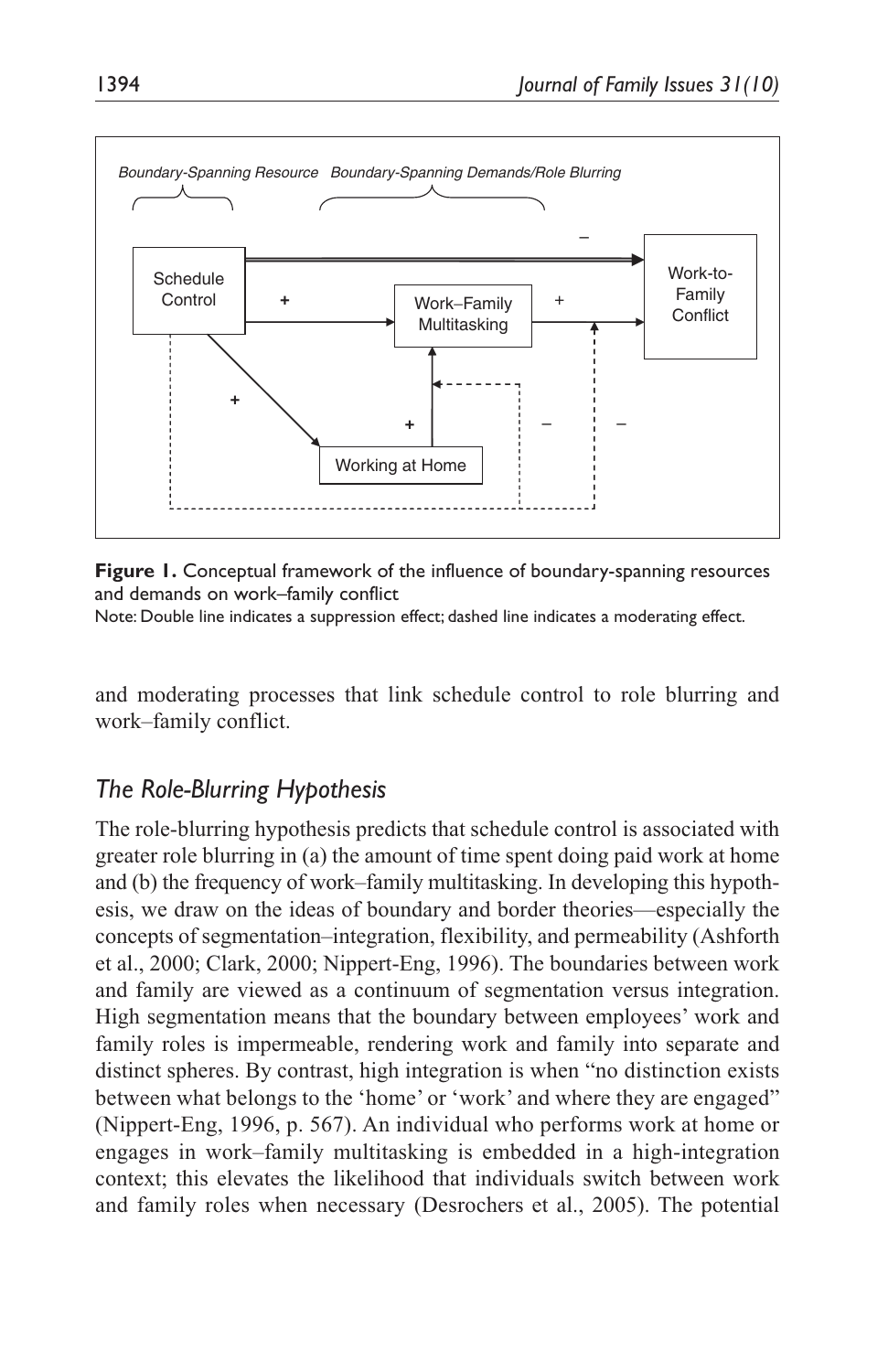downside of this role-blurring activity entails more interference or interruptions of role-related responsibilities (Ashforth et al., 2000; Clark, 2000; Nippert-Eng, 1996).

What factors increase integration and role blurring? The extent of integration is influenced by flexibility and permeability. According to Ashforth and colleagues (2000, p. 474), flexibility "is the degree to which the spatial and temporal boundaries are pliable" (also see Hall & Richter, 1988). By contrast, permeability involves "the degree to which a role allows one to be physically located in the role's domain but psychologically and/or behaviorally involved in another role" (Ashforth et al., 2000, p. 474). Although greater flexibility and permeability can ease the transitions between roles, potentially reducing the risk of interrole conflict, it is also possible that the looseness of the work– family boundary can contribute to greater role blurring between work and family domains and generate conflict (Hill, Hawkins, & Miller, 1996). For example, Voydanoff (2005a, p. 498) finds that individuals who have more work schedule flexibility are more likely to work at home, bring work home, and receive work-related contact at home—each is indicative of "operating in both domains at the same time" and predicts more frequent work–family multitasking activities (p. 492; also see Ahrentzen, 1990; Desrochers et al., 2005). However, it is important to underscore that we are not suggesting that role blurring necessarily equals multitasking.

Collectively, the interrelationships described above provide a rationale for the role-blurring hypothesis: Schedule control should increase time spent working at home, which in turn likely increases the frequency of work–family multitasking (Voydanoff, 2005a). Thus, the role-blurring hypothesis also predicts that working at home should partly explain why people with greater schedule control report more work–family multitasking. Figure 1 illustrates these hypothesized links.

## *The Suppressed-Resource Hypothesis*

As we have articulated in the preceding sections, schedule control is a boundary-spanning resource related to flexibility that purportedly allows workers to create more permeable boundaries between work and family life. Although flexibility and permeability tend to ease the transition between work and home domains, the blurring of boundaries also likely increases (Ashforth et al., 2005; Olson-Buchanan & Boswell, 2006). We contend that this role blurring represents a potential downside of schedule control. To the extent that schedule control is associated with the performance of paid work at home and the frequency of work–family multitasking, its resource benefits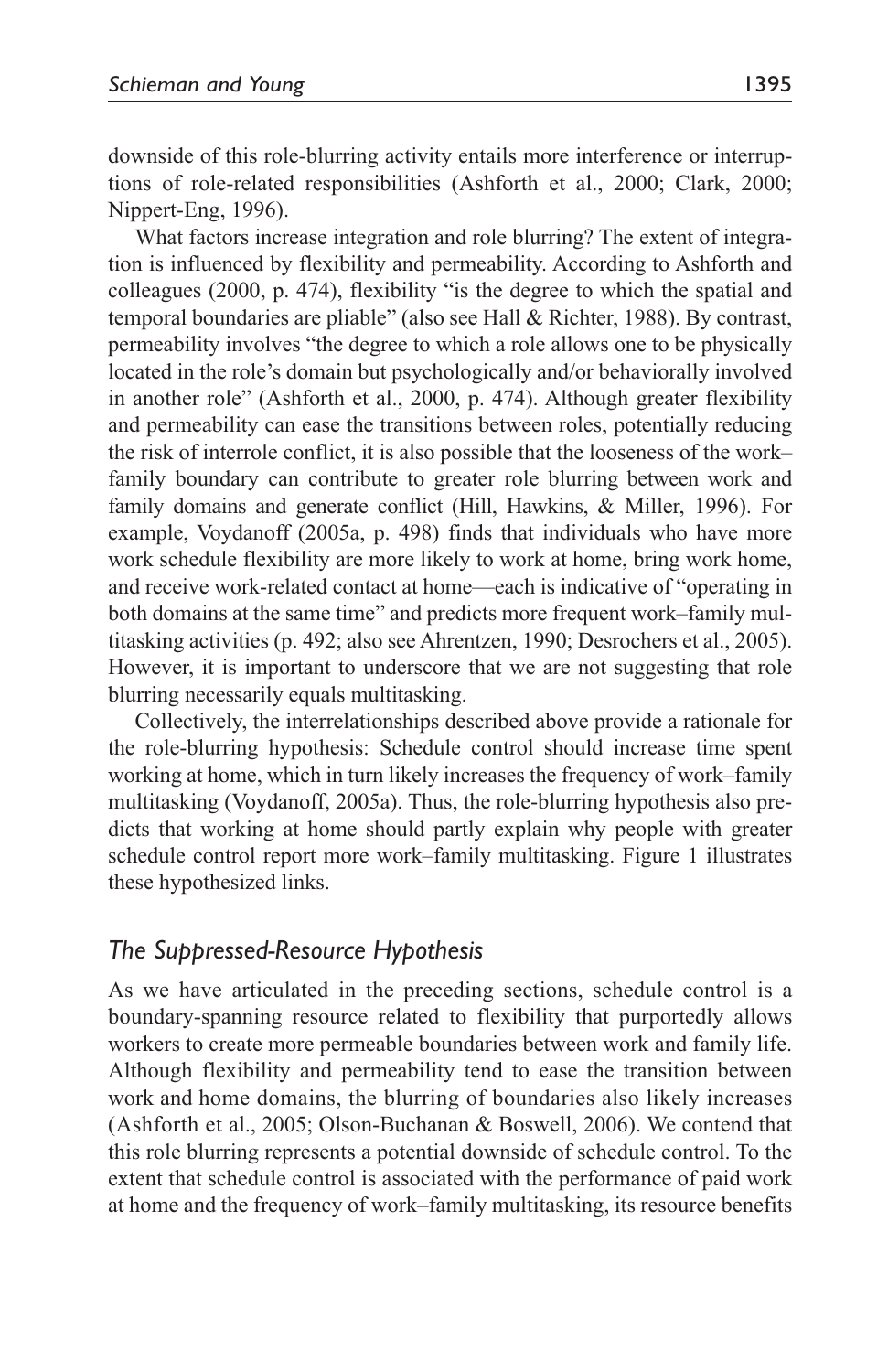may become obscure—especially given the well-documented link between these forms of role blurring and work–family conflict (Voydanoff, 2005a). Stated more formally in analytical terms as the suppressed-resource hypothesis, the consequences of these interrelationships for work–family conflict may be evident in the following ways: (a) Overall, schedule control should be associated with lower levels of work–family conflict. (b) However, that negative association should become stronger after we account for the increased work– family role blurring that is associated with schedule control. Taken together, these patterns represent the indirect costs of schedule control and the ways that role blurring seemingly detracts from its potency as a boundary-spanning resource. In our conceptual framework shown in Figure 1, we represent this suppressed-resource hypothesis with a negative sign above the double-line arrow that links schedule control to work–family conflict.

## *The Buffering-Resource Hypothesis*

In addition to the potential indirect effects of schedule control, it is plausible that the resource benefits of schedule control function in two specific ways: Schedule control moderates the associations between (a) working at home and work–family multitasking and (b) work–family multitasking and work–family conflict. Schedule control may provide a context in which working at home leads to less frequent work–family multitasking. Similarly, multitasking may be less strongly associated with work–family conflict among individuals with greater schedule control. We refer to these two predictions as components of the buffering-resource hypothesis.

The possession of greater schedule control may enhance what Nippert-Eng (1996) refers to as boundary work: "the strategies, principles, and practices [people] use to create, maintain, and modify cultural boundaries" (p. 7). Boundary work can help workers sustain a clearer sense of the work–family border—one that is more adaptive to their own personal needs (and that of others in work and family domains). This may be especially true in highly integrated work–family circumstances (Desrochers et al., 2005). We apply these ideas to inform the buffering-resource hypothesis in two ways. First, although individuals who perform work at home are more likely to engage in work–family multitasking (Voydanoff, 2005a), the possession of greater schedule control—a key form of flexibility—may facilitate a more manageable and efficacious disengagement from work-related tasks if or when family demands arise. In turn, the greater flexibility afforded by schedule control may minimize the need to multitask. That is, the resource benefits of schedule control foster a greater degree of latitude in individuals' capacity to switch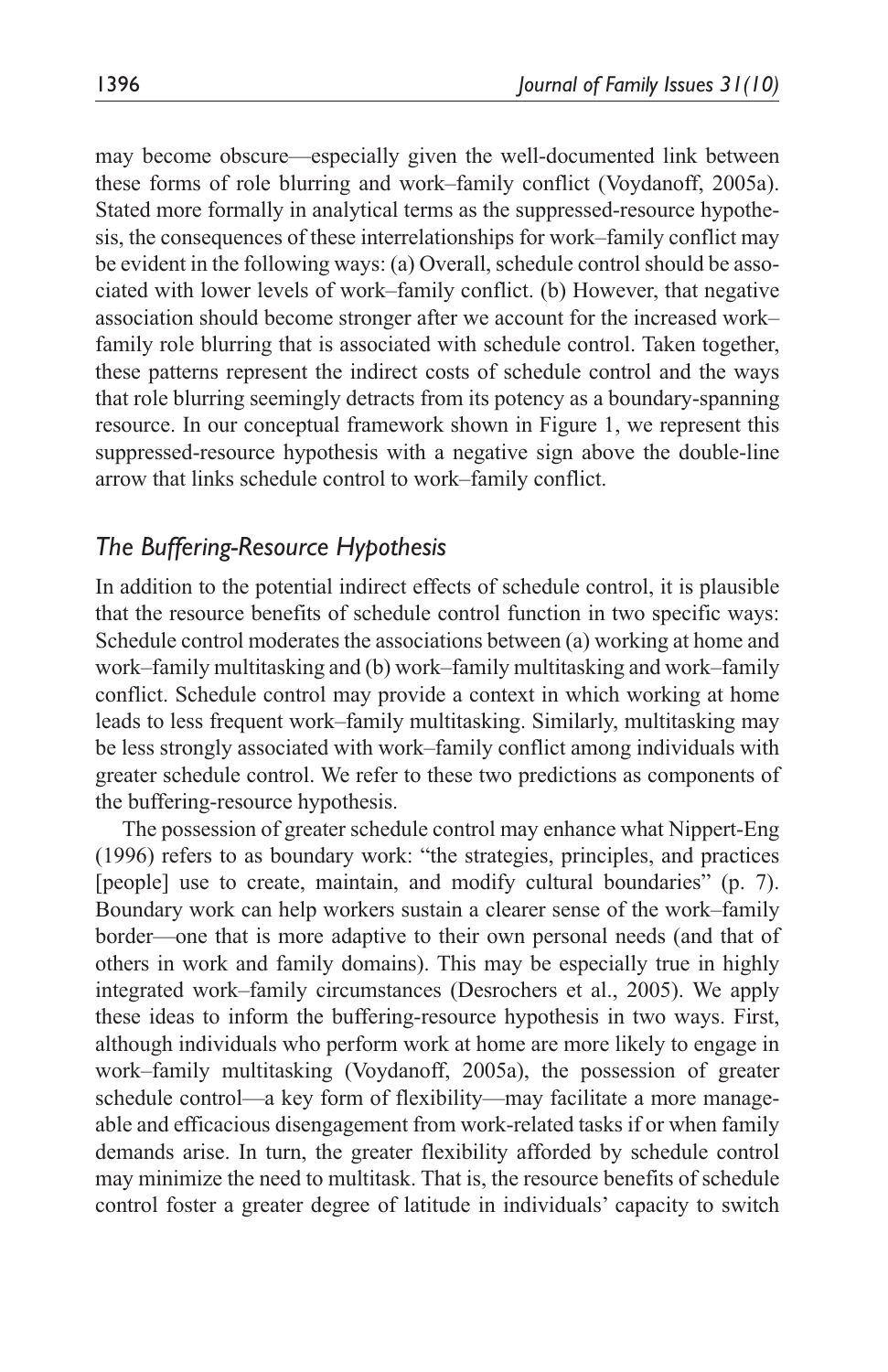between roles without having to engage simultaneously in both roles. Applying Nippert-Eng's ideas here, we posit that schedule control may enable more effective, resourceful boundary work—especially among different forms of work–family role-blurring processes. In sum then, the first component of the buffering-resource hypothesis predicts that any observed positive association between working at home and work–family multitasking should be weaker for workers who have greater schedule control.

The second way we apply Nippert-Eng's (1996) ideas about boundary work involves schedule control as a buffer in the association between work– family multitasking and work–family conflict. Work–family multitasking represents a highly integrated form of role blurring. Theoretically, it should be associated with more work–family conflict—and evidence suggests that it is (Voydanoff, 2005a). However, we hypothesize that work–family multitasking that occurs in the context of greater schedule control may be more characteristic of individuals' efforts to maintain the integrity of borders. We contend that one way to interpret these ideas is a "controlled permeability" in which the individual has more control with respect to the temporal and psychological parameters of work. Under conditions of greater schedule control, a weak or null association between work–family multitasking and work–family conflict may reflect a more efficacious, instrumental enactment of multitasking behavior. Some evidence supports this idea by showing that the most optimal arrangement for lower work–family conflict is high flexibility (i.e., full schedule control) and low permeability (i.e., infrequent multitasking) (Clark, 2001). In sum, then, the second component of the buffering-resource hypothesis predicts that any observed positive association between work–family multitasking and work–family conflict should be weaker for workers who have greater schedule control. In Figure 1, the two components of the buffering-resource hypothesis are represented with the dashed lines (and negative signs) from schedule control to the arrows that link working at home with multitasking and multitasking with work–family conflict.

## *Ruling Out Potential Antecedent and/or Confounding Conditions*

To more accurately specify the associations among schedule control, role blurring, and work–family conflict, our analyses seek to rule out potential antecedent and/or confounding conditions that may influence the hypothesized focal associations. For example, prior evidence indicates potential variations across core sociodemographic characteristics like gender, race, age, marital status, and parental status (Blair-Loy, 2003; Grzywacz, Almeida, & McDonald, 2005; Hochschild, 1997; Jacobs & Gerson, 2004; Voydanoff,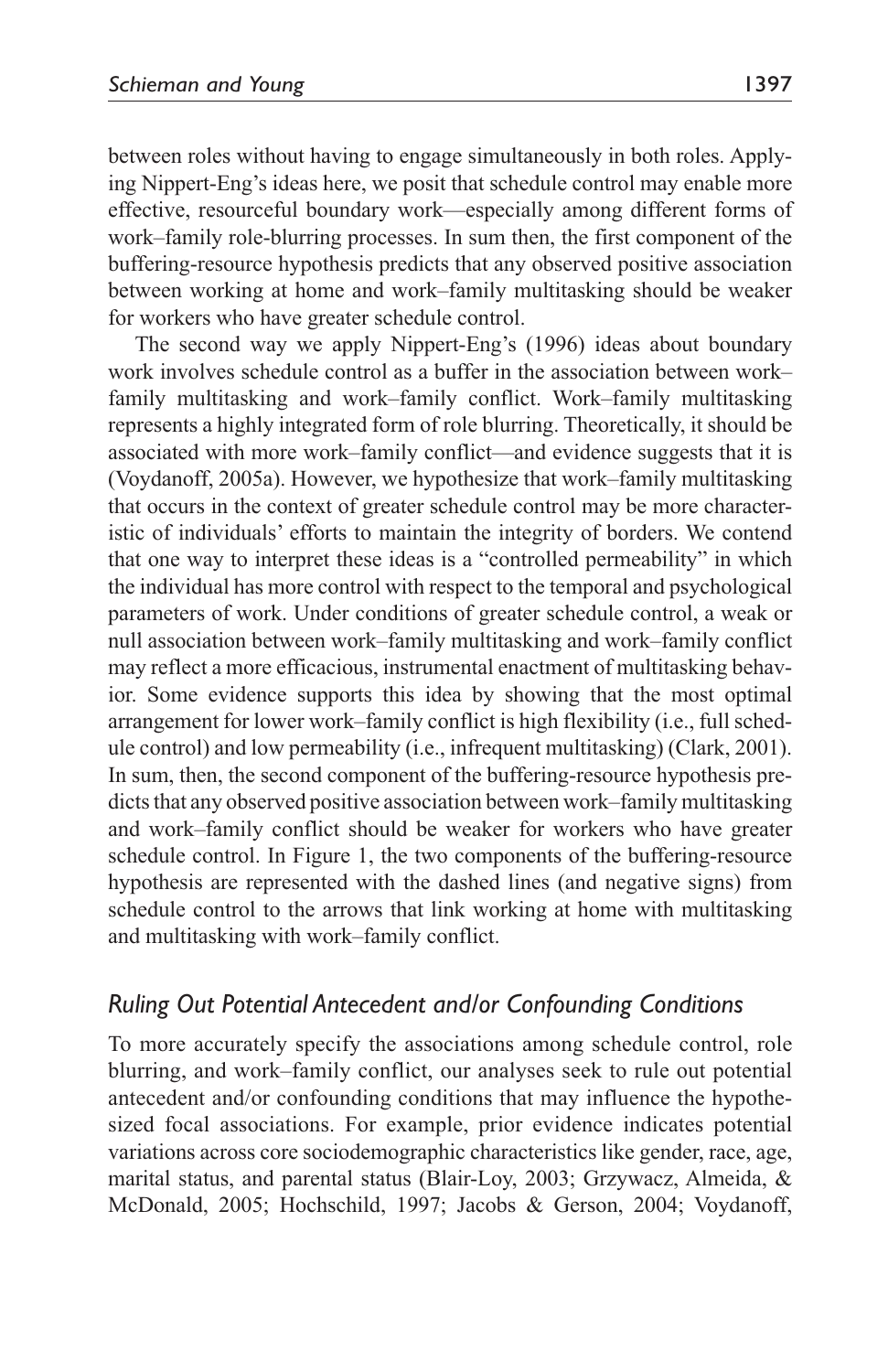2004, 2005a; Williams, 2000; Winslow, 2005). Likewise, work–family interface research has also underscored the relevance of education; occupation; income; partner and spouse work status; and job characteristics, such as hours, authority, and job pressures (Major, Klein, & Ehrhart, 2002; Mesmer-Magnus & Viswevaran, 2006; Voydanoff, 2005a, 2005b). In our analyses, we statistically control for all of these statuses and conditions to rule out their potential influence on our focal hypothesized associations.

## **Method**

#### *Sample*

The data derive from telephone interviews with working adults in the United States; the first wave of interviews of 1,800 adults occurred from February through August 2005. Eligible participants had to be 18 years of age or older and participating in the paid labor force. Interviews were conducted in English, so participants had to be sufficiently fluent to complete the interview. At Wave 1, we successfully interviewed 71% of individuals who were identified as eligible. Approximately 18 to 20 months after the initial interview, we were able to successfully reinterview 1,286 of the original participants. In the present analyses, we examine data from the second interview because the focal measures of interest were asked only at that time. The age range of the initial sample is 18 to 94, with a mean of  $43.51$  (*SD* = 13.21). The sample characteristics are similar to those of working adults in other national data sets, such as the 2002 National Survey of the Changing Workforce (NSCW). We exclude participants with missing values on focal and control measures, yielding a sample of 1,100 cases for the present analyses.

#### *Measures*

*Work–family conflict.* An index of four items was used to assess work– family conflict, including "How often have you not had enough time for your family or other important people in your life because of your job?" "How often have you not had the energy to do things with your family or other important people in your life because of your job?" "How often has work kept you from doing as good a job at home as you could?" and "How often has your job kept you from concentrating on important things in your family and personal life?" Response choices include (1) *never*, (2) *rarely*, (3) *sometimes*, and (4) *frequently*. Items averaged to create the index; higher scores represent greater work–family conflict ( $α = .85$ ). This index is similar to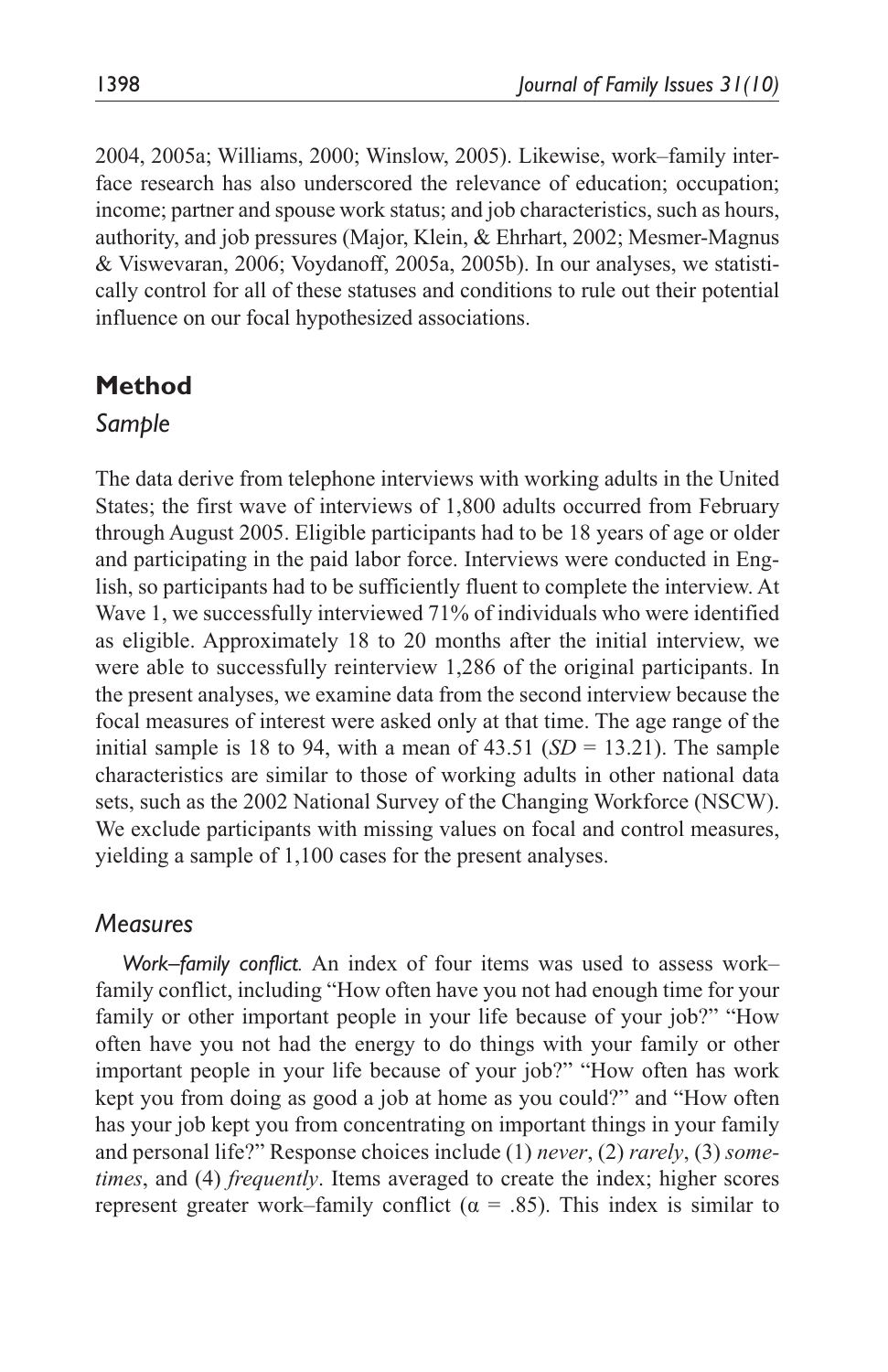those in other studies (Thompson, Beauvais, & Lyness, 1999; Voydanoff, 2005c, 2007).

*Work–family multitasking.* Information on work–family multitasking was gathered by asking respondents "How often do you try to work on job tasks and home tasks at the same time while you are at home?" Responses include (1) *never*, (2) *rarely*, (3) *sometimes*, and (4) *frequently*. Although we acknowledge that multiple-item measures are ideal, it should be noted that the researchers involved in the 2002 NSCW specifically designed this single item to assess the frequency of multitasking. Moreover, analyses that have used this single-item measure have appeared in recently published research on the work–family interface (Voydanoff, 2005a, 2007).

*Working at home.* Hours of work at home was calculated as a percentage of the total number of hours respondents worked in a typical week at their main job.

*Schedule control.* One question asks about schedule control: "Who usually decides when you start and finish work each day at your main job? Is it someone else, or can you decide within certain limits, or are you entirely free to decide when you start and finish work?" Response choices are: *no schedule control* (0), *limited control* (1), and *full control* (2). In regression analyses, individuals with no schedule control are the omitted or contrast category. Again, although multiple-item measures are typically desired, in this instance a single item adequately captures the conceptualization of schedule control, as offered by Golden (2001, 2008): Schedule control entails the degree to which workers have control of the start and/or finish times of work. Moreover, analyses of similar single-item measures have appeared in other recently published research (e.g., Jacobs & Gerson, 2004) and multiple waves of the General Social Survey.

*Gender.* We use dummy codes for *men* (0) and *women* (1).

*Age.* Age is coded in years.

*Race.* For participants' race, we contrast *White* (1) versus all *other* categories (0).

*Marital status.* We use married (includes common-law) as the omitted reference category and contrast against never married and previously married in regression analyses.

*Spouse or partner work status.* One item assesses whether participants have a spouse or partner who is currently working *full-time* (1) versus those who do not have a working spouse (0). In additional analyses (not shown), we assessed the influence of having a spouse or partner who works part-time. None of those effects were statistically significant, so we present results with the *full-time* versus *other* contrast.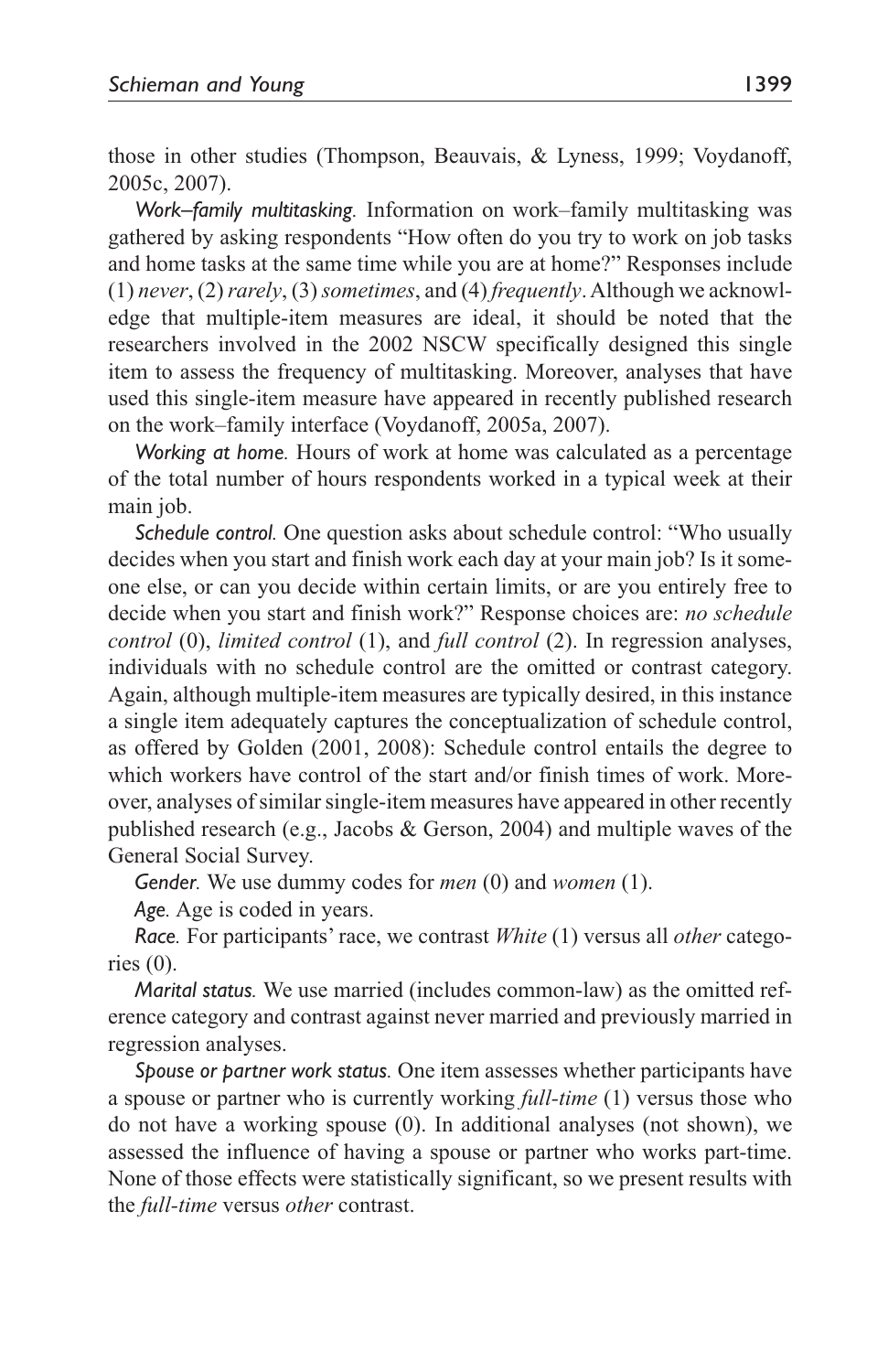*Number of children in household.* We included a measure of the total number of children under the age of 18 residing in the household. Additional analyses (not shown) that consider age of children, especially the presence of children under 6 years of age, yielded results similar to those associated with the number of children under age 18 in the household.

*Education.* Education is coded as (1) *some high school but did not graduate*, (2) *high school graduate or GED*, (3) *specialized vocational training or some college*, (4) *Associate's Degree (2-year program)*, (5) *college graduate (BA or BS)*, and (6) *postgraduate—advanced degree (MA, PhD)*. These codes are standard across the literature.

*Occupation.* To assess occupation, we asked participants about the job title of the "main job at which you worked last week." This question refers to their main place of employment, that is, the one in which participants spend the most time. We also asked about some of the main duties in order to more accurately code responses. Using the open-ended information provided, we coded responses into five main categories in accordance with the Bureau of Labor Statistics codes. These include *professional* (managerial and professional specialty occupations), *administrative* (technical, sales, and administrative support occupations), *service* (service occupations), *craft* (precision production, craft, and repair occupations), and *labor* (operators or laborers). In regression analyses, we use *professional* as the omitted reference category.

*Work hours.* Work hours are coded as the number of hours respondents worked in a typical week at their main job.

*Supervisor.* One item asks participants, "Do you supervise or manage anyone as part of your job?" We coded *yes* responses as 1 (supervisor) and *no* responses as 0.

*Personal income.* Income is assessed with the question "For the complete year of 2004, what was your total personal income, including income from all of your paid jobs, before taxes?"

*Job pressure.* To assess exposure to job pressure, we ask, "How often do the demands of your job exceed those doable in an 8-hour workday?" Response choices are *never* (0), *rarely* (1), *sometimes* (2), and *frequently* (3).

Table 1 provides summary statistics for all variables used in these analyses. Zero-order correlations between all variables are presented in Appendix A.

#### *Plan of Analyses*

The analyses were conducted using ordinary least squares (OLS) regression techniques. All analyses adjust for a broad array of demographic, marital and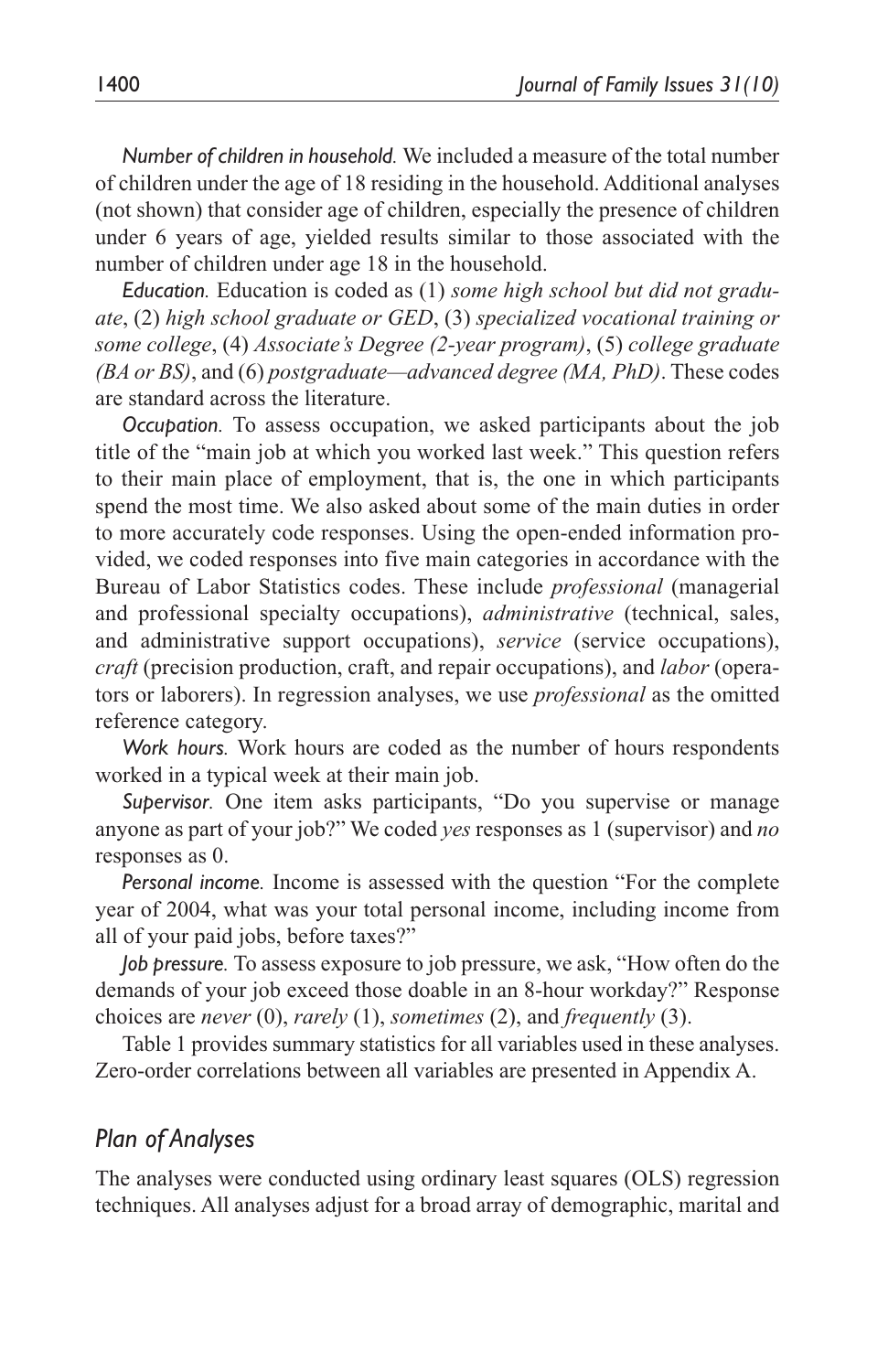| M           | SD          | Range           |
|-------------|-------------|-----------------|
|             |             |                 |
| 2.33        | 0.78        | $-4$            |
| 0.12        | 0.22        | $0 - 1$         |
| 2.04        | 1.02        | $I-4$           |
| 0.43        | 0.50        | $0 - 1$         |
| 0.38        | 0.48        | $0 - 1$         |
| 0.20        | 0.40        | $0 - 1$         |
|             |             |                 |
| 0.59        | 0.49        | $0 - 1$         |
| 0.79        | 0.41        | $0 - 1$         |
| 45.00       | 12.30       | $18 - 88$       |
| 0.63        | 0.48        | $0 - 1$         |
| 0.28        | 0.41        | $0 - 1$         |
| 0.15        | 0.36        | $0 - 1$         |
| 0.82        | 1.09        | $0 - 5$         |
| 0.44        | 0.50        | $0 - 1$         |
| 3.78        | 1.52        | $I-6$           |
| 0.38        | 0.49        | $0 - 1$         |
| 0.14        | 0.35        | $0 - 1$         |
| 0.07        | 0.25        | $0 - 1$         |
| 0.08        | 0.27        | $0 - 1$         |
| 0.33        | 0.47        | $0 - 1$         |
| 41.67       | 14.07       | $2 - 110$       |
| 2.86        | 1.00        | $-4$            |
| 0.63        | 0.48        | $0 - 1$         |
| \$50,752.73 | \$85,431.64 | \$0-\$2,500,000 |
|             |             |                 |

**Table 1.** Descriptive Statistics for All Variables in the Study  $(N = 1,100)^{a}$ 

a. Means for categorical variables represent the percentage of respondents in each category.

household, and work-related conditions. In the first part of our analyses shown in Table 2, we examine time spent performing paid work at home and work–family multitasking as the dependent variables. Model 1 provides evidence about the association between schedule control and working at home. Model 2 regresses multitasking on schedule control. Model 3 includes working at home without schedule control. In Model 4, we include schedule control and working at home simultaneously. These three steps allow for a clearer representation of the independent effects of schedule control and working at home on multitasking, as well as an assessment of potential mediating links. We also test for an interaction between schedule control and working at home in Model 5.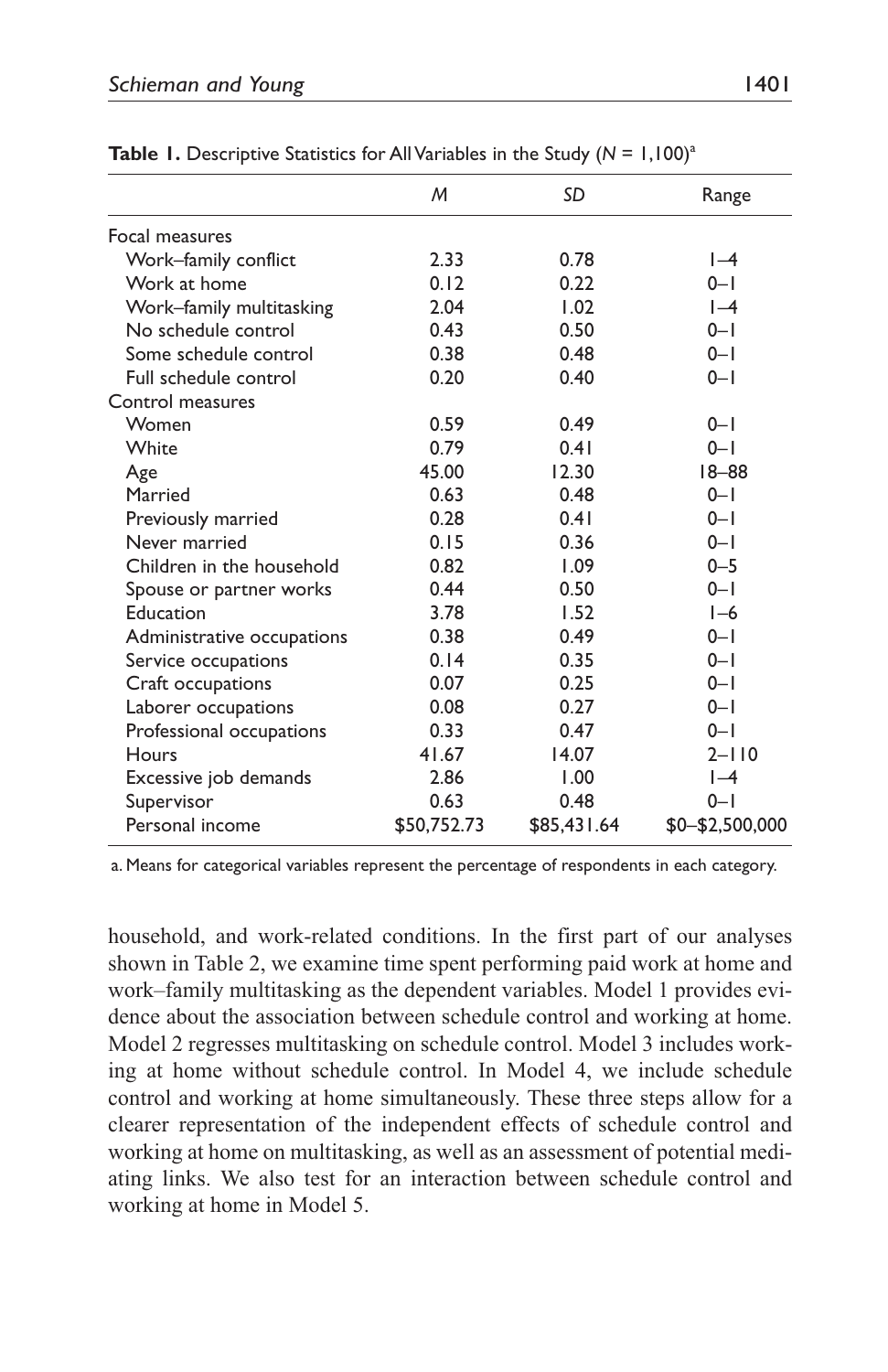| 1402                                 | Work                                                                                                                                                                                                                                                                              |                                                                                                                           |                                                                                                                                     |                                                                                                                                                                                                                                                                                         |                                                                                                                                                                          |
|--------------------------------------|-----------------------------------------------------------------------------------------------------------------------------------------------------------------------------------------------------------------------------------------------------------------------------------|---------------------------------------------------------------------------------------------------------------------------|-------------------------------------------------------------------------------------------------------------------------------------|-----------------------------------------------------------------------------------------------------------------------------------------------------------------------------------------------------------------------------------------------------------------------------------------|--------------------------------------------------------------------------------------------------------------------------------------------------------------------------|
|                                      | at home                                                                                                                                                                                                                                                                           |                                                                                                                           |                                                                                                                                     | Work-family multitasking                                                                                                                                                                                                                                                                |                                                                                                                                                                          |
|                                      | Model                                                                                                                                                                                                                                                                             | Model 2                                                                                                                   | Model 3                                                                                                                             | Model 4                                                                                                                                                                                                                                                                                 | Model 5                                                                                                                                                                  |
| Focal associations                   |                                                                                                                                                                                                                                                                                   |                                                                                                                           |                                                                                                                                     |                                                                                                                                                                                                                                                                                         |                                                                                                                                                                          |
| Some schedule control <sup>ª</sup>   |                                                                                                                                                                                                                                                                                   |                                                                                                                           | I                                                                                                                                   |                                                                                                                                                                                                                                                                                         | $.15^{*}(.07)$                                                                                                                                                           |
| Full schedule control <sup>a</sup>   | $.05^{***}$ $(.02)$<br>$.17^{***}$ $(.02)$                                                                                                                                                                                                                                        | $74^{+1}(08)$<br>$(08)$                                                                                                   | I                                                                                                                                   | $.23$ <sup>14</sup> $(.06)$<br>$.48$ <sup>14</sup> $(.08)$<br>$.50$ <sup>144</sup> $(.13)$<br>$-48$                                                                                                                                                                                     | $\frac{41}{2.17}^{***}$ (.08)<br>2.17 <sup>***</sup> (0.28)                                                                                                              |
| Work at home                         |                                                                                                                                                                                                                                                                                   | I                                                                                                                         | $1.72***$ (.13)                                                                                                                     | $.50^{***}$                                                                                                                                                                                                                                                                             |                                                                                                                                                                          |
| Some Schedule Control x Work at Home |                                                                                                                                                                                                                                                                                   | $\begin{array}{c} \end{array}$                                                                                            |                                                                                                                                     |                                                                                                                                                                                                                                                                                         |                                                                                                                                                                          |
| Full Schedule Control x Work at Home |                                                                                                                                                                                                                                                                                   | I                                                                                                                         | I                                                                                                                                   | I                                                                                                                                                                                                                                                                                       | $-0.49(0.35)$<br>$-1.14$ <sup>***</sup> (0.34)                                                                                                                           |
| Control measures                     |                                                                                                                                                                                                                                                                                   |                                                                                                                           |                                                                                                                                     |                                                                                                                                                                                                                                                                                         |                                                                                                                                                                          |
| Women                                | $(10) 10^{-}$                                                                                                                                                                                                                                                                     | .06(0.06)                                                                                                                 | (0.06)                                                                                                                              | (00) 70.                                                                                                                                                                                                                                                                                | (06)(06)                                                                                                                                                                 |
| White                                |                                                                                                                                                                                                                                                                                   | $-0.08$ (.07)                                                                                                             |                                                                                                                                     |                                                                                                                                                                                                                                                                                         |                                                                                                                                                                          |
| Age                                  |                                                                                                                                                                                                                                                                                   | 04                                                                                                                        |                                                                                                                                     |                                                                                                                                                                                                                                                                                         |                                                                                                                                                                          |
| Previously married <sup>b</sup>      |                                                                                                                                                                                                                                                                                   |                                                                                                                           | $-10$ (.07)<br>$-15$ (.25)<br>$-15$ (.25)<br>$13$ (.08)                                                                             |                                                                                                                                                                                                                                                                                         |                                                                                                                                                                          |
| Never married <sup>b</sup>           |                                                                                                                                                                                                                                                                                   |                                                                                                                           |                                                                                                                                     |                                                                                                                                                                                                                                                                                         |                                                                                                                                                                          |
| Children in the household            | $\begin{array}{l} 01\,(0,0)\\ 04\,(0,0)\\ 05\,(0,0)\\ 03\,(0,0)\\ 04\,(0,0)\\ 05\,(0,0)\\ 06\,(0,0)\\ 07\,(0,0)\\ 08\,(0,0)\\ 09\,(0,0)\\ 09\,(0,0)\\ 09\,(0,0)\\ 09\,(0,0)\\ 09\,(0,0)\\ 09\,(0,0)\\ 09\,(0,0)\\ 09\,(0,0)\\ 09\,(0,0)\\ 09\,(0,0)\\ 09\,(0,0)\\ 09\,(0,0)\\ 09$ | ဂ် <u>ခံခဲ့ခဲ့</u><br>ပွဲခဲ့ခဲ့ခဲ့<br>$-200$                                                                              | $-15$ (.35)<br>$-15$ (.08)<br>$-13$ (.09)<br>$-15$ (.09)<br>$-15$ (.09)<br>$-15$ (.07)<br>$-15$ (.07)<br>$-15$ (.07)<br>$-15$ (.07) | $-10$ (.07)<br>$-23$ (.26)<br>$-13$ (.08)<br>(.08)<br>(.09)<br>(.09)<br>(.09)<br>(.09)<br>(.09)<br>(.09)<br>(.09)<br>(.09)<br>(.09)<br>(.09)<br>(.09)<br>(.09)<br>(.09)<br>(.09)<br>(.09)<br>(.09)<br>(.09)<br>(.09)<br>(.09)<br>(.09)<br>(.09)<br>(.09)<br>(.09)<br>(.09)<br>(.09)<br> |                                                                                                                                                                          |
| Spouse or partner works              |                                                                                                                                                                                                                                                                                   |                                                                                                                           |                                                                                                                                     |                                                                                                                                                                                                                                                                                         |                                                                                                                                                                          |
| Education                            |                                                                                                                                                                                                                                                                                   | $(02)$<br>$(07)$                                                                                                          |                                                                                                                                     |                                                                                                                                                                                                                                                                                         |                                                                                                                                                                          |
| Administrative <sup>c</sup>          |                                                                                                                                                                                                                                                                                   |                                                                                                                           | $-20^{***}$                                                                                                                         |                                                                                                                                                                                                                                                                                         |                                                                                                                                                                          |
| Service <sup>c</sup>                 |                                                                                                                                                                                                                                                                                   | $\begin{array}{c} .06^* \ (02) \\ -27^* \ (07) \\ -.19 \ (13) \\ -.15 \ (13) \\ -.15 \ (13) \\ -.44^* \ (12) \end{array}$ |                                                                                                                                     |                                                                                                                                                                                                                                                                                         |                                                                                                                                                                          |
| Craft <sup>c</sup>                   |                                                                                                                                                                                                                                                                                   |                                                                                                                           |                                                                                                                                     |                                                                                                                                                                                                                                                                                         |                                                                                                                                                                          |
| Laborers <sup>c</sup>                |                                                                                                                                                                                                                                                                                   |                                                                                                                           | $07^{14}$ (.02)<br>$-20^{14}$ (.07)<br>$-14$ (.10)<br>$-07$ (.13)<br>$-36^{14}$ (.12)                                               |                                                                                                                                                                                                                                                                                         |                                                                                                                                                                          |
| Hours                                |                                                                                                                                                                                                                                                                                   | (12)<br>$rac{1}{\sqrt{2}}$                                                                                                | $(50)$ see [02]                                                                                                                     |                                                                                                                                                                                                                                                                                         | $-38 (07)$<br>$-24 (25)$<br>$-15 (08)$<br>$09 (03)$<br>$09 (03)$<br>$09 (03)$<br>$09 (03)$<br>$09 (03)$<br>$09 (03)$<br>$09 (03)$<br>$09 (03)$<br>$09 (03)$<br>$09 (03)$ |

*(continued)*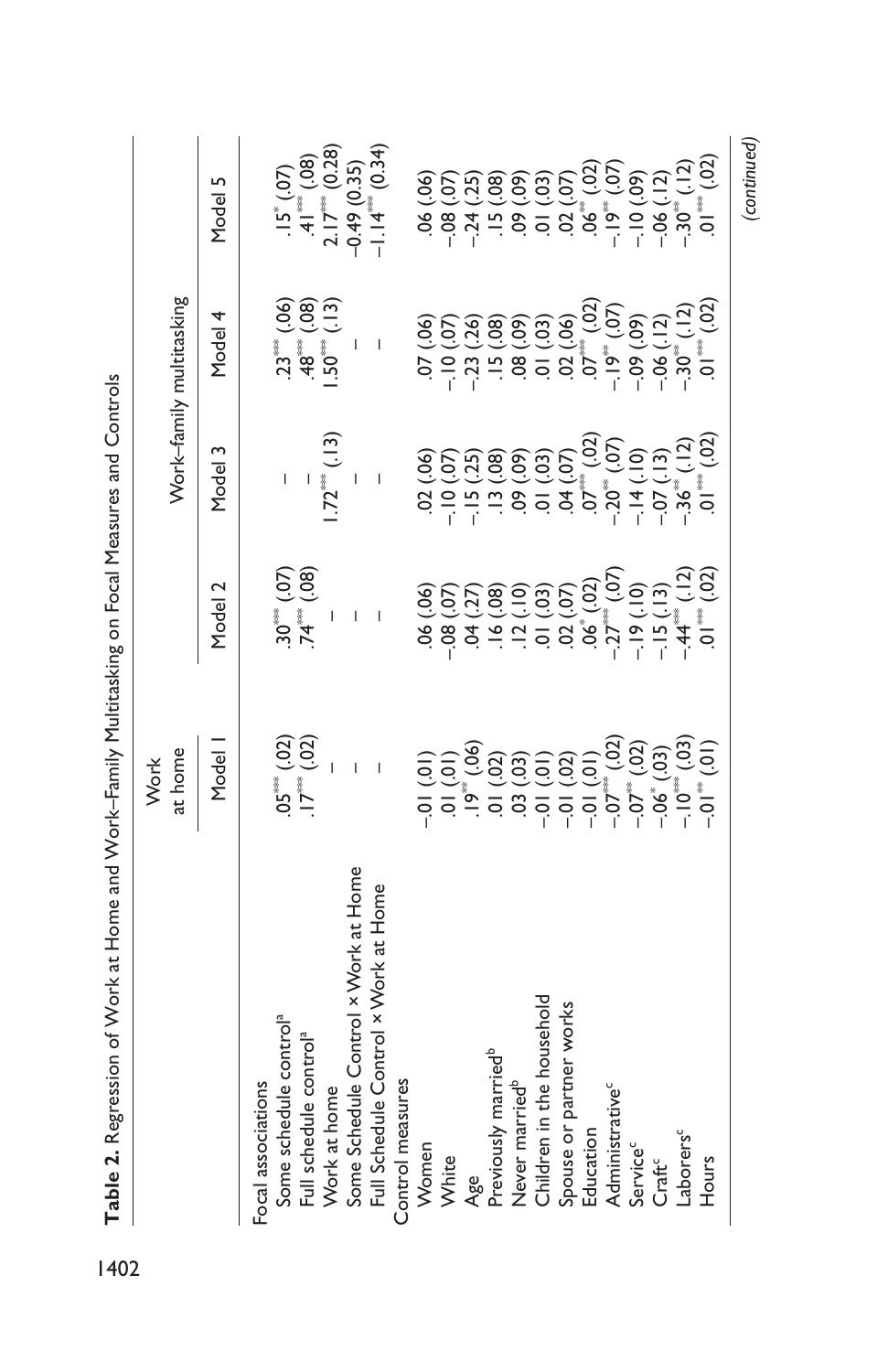| Table 2. (continued)                                                              |                                                                                                |                                                                             |                                                                  |                                                                |                                                             |
|-----------------------------------------------------------------------------------|------------------------------------------------------------------------------------------------|-----------------------------------------------------------------------------|------------------------------------------------------------------|----------------------------------------------------------------|-------------------------------------------------------------|
|                                                                                   | Work<br>at home                                                                                |                                                                             |                                                                  | Work-family multitasking                                       |                                                             |
|                                                                                   | Model                                                                                          | Model 2                                                                     | Model 3                                                          | Model 4                                                        | Model 5                                                     |
| Excessive job demands                                                             |                                                                                                |                                                                             |                                                                  |                                                                |                                                             |
| Supervisor                                                                        | $\begin{array}{c} .01 \ (.01) \\ .03^* \ (.13) \\ .25^{***} \ (.78) \\ -.15^{***} \end{array}$ | $13^{***}$ (.03)<br>05 (.06)<br>05 (.06)<br>20 (.35)<br>-1.16 <sup>**</sup> | $-13^{***}$ (.03)<br>-04 (.06)<br>-09 (.34)<br>-73 <sup>**</sup> | $12^{***}$ (.03)<br>01 (.06)<br>-18 (.33)<br>-93 <sup>**</sup> | $-80$<br>$-80$<br>$-80$<br>$-80$<br>$-80$<br>$-80$<br>$-80$ |
| Personal income                                                                   |                                                                                                |                                                                             |                                                                  |                                                                |                                                             |
| Constant                                                                          |                                                                                                |                                                                             |                                                                  |                                                                |                                                             |
| $\mathbf{R}^2$                                                                    | $\frac{5}{1}$                                                                                  |                                                                             | 25                                                               |                                                                |                                                             |
| Note: Unstandardized coefficients are shown, with standard errors in parentheses. |                                                                                                |                                                                             |                                                                  |                                                                |                                                             |

a. Compared to no schedule control.

b. Compared to married.

c. Compared to professional occupations.

a. Compared to no schedule control.<br>b. Compared to married.<br>c. Compared to professional occupations.<br> ${}^{\circ}_{p} < .05.$  ${}^{\circ}_{p} < .01.$  ${}^{\circ}_{p} < .001$  (two-tailed test). \**p* < .05. \*\**p* < .01. \*\*\**p* < .001 (two-tailed test).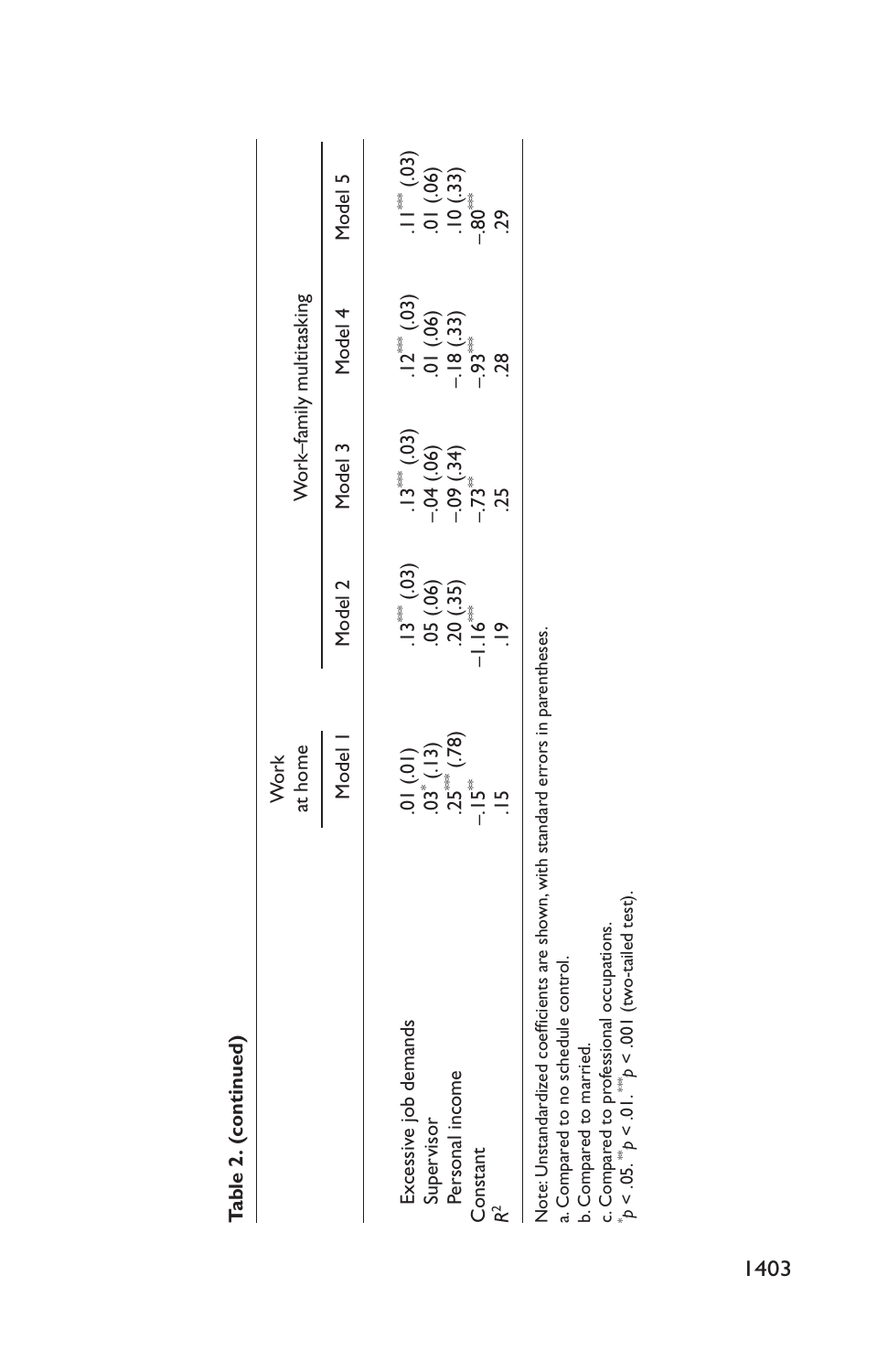



Note: Predicted values are derived from Model 5 in Table 2. We solved the equation for modal responses to categorical variables and mean values for continuous variables.

Table 3 reports results for regression analyses, with work–family conflict as the focal dependent variable. Model 1 regresses work–family conflict on schedule control. Model 2 includes working at home but excludes schedule control. Model 3 includes schedule control and working at home simultaneously. Again, these steps allow for a clear presentation of the unique effects of schedule control and working at home on work–family conflict. In Model 4, we include work–family multitasking to assess its potential influence on the effects of schedule control and working at home. In more formal analytical terms, support for the suppressed-resource hypothesis will be evident if the size of the coefficients observed in Model 3 increase in size (away from zero in either direction); explanatory and mediating effects will be evident if those same coefficients decrease in size. Model 5 reports a test for the buffering-resource hypothesis with an interaction between schedule control and multitasking. To illustrate the more complex interaction patterns, we provide figures for the interactions between schedule control and working at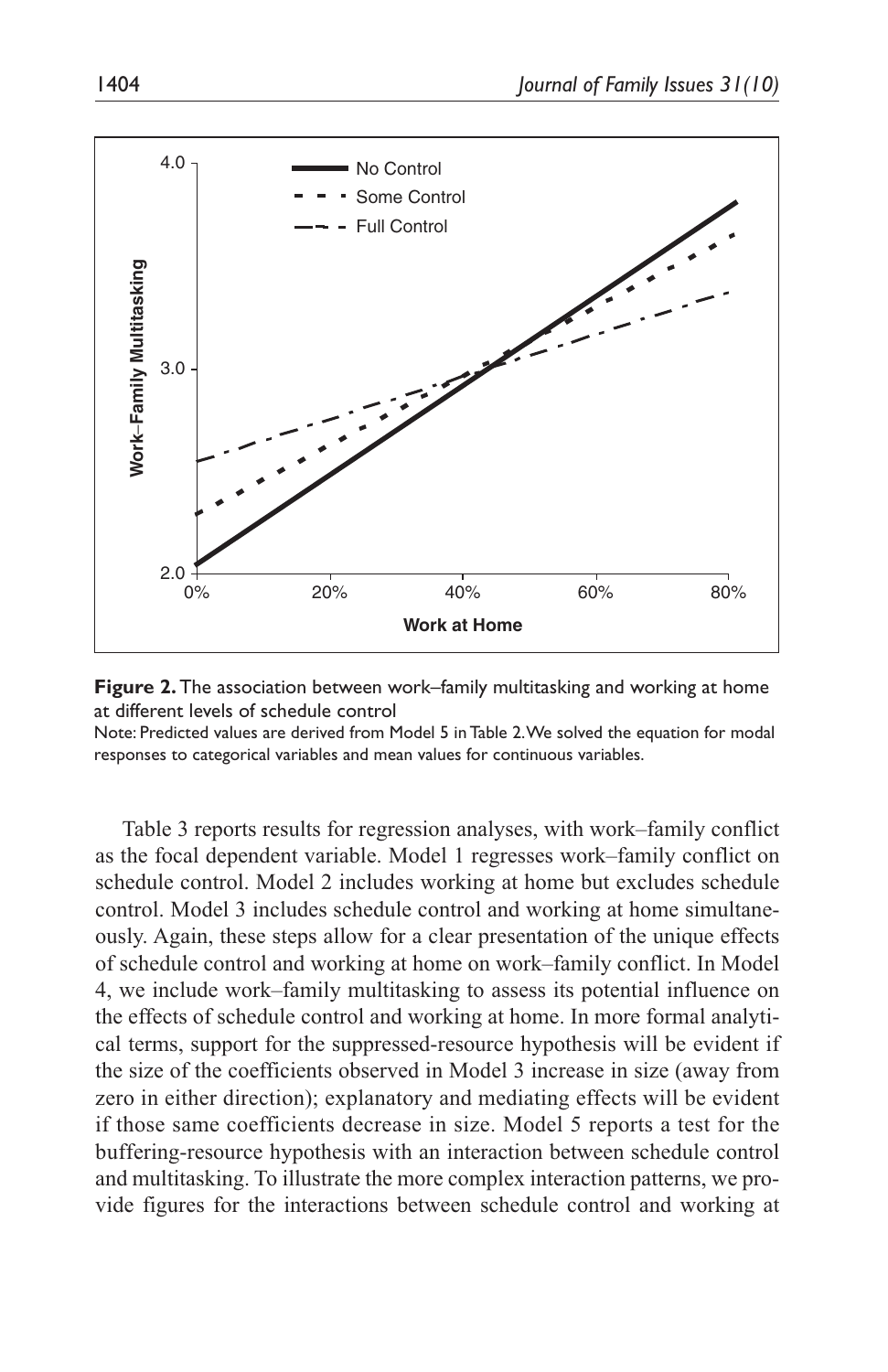



Note: Predicted values are derived from Model 5 in Table 3. We solved the equation for modal responses to categorical variables and mean values for continuous variables. Work–family multitasking is centered in all analyses.

home on work–family multitasking (Figure 2) and schedule control and multitasking on work–family conflict (Figure 3).

# **Results**

## *Role Blurring: Working at Home and Work–Family Multitasking*

Model 1 in Table 2 indicates that individuals with some or full schedule control report a significantly higher percentage of hours working at home. These patterns provide preliminary evidence to support the role-blurring hypothesis. All else being equal, those with some schedule control perform, on average, approximately 7% of their total work hours at home. Individuals with full schedule control perform roughly 20% of their work hours at home.

Model 1 of Table 2 shows that individuals who report some or full schedule control report higher levels of work–family multitasking compared to those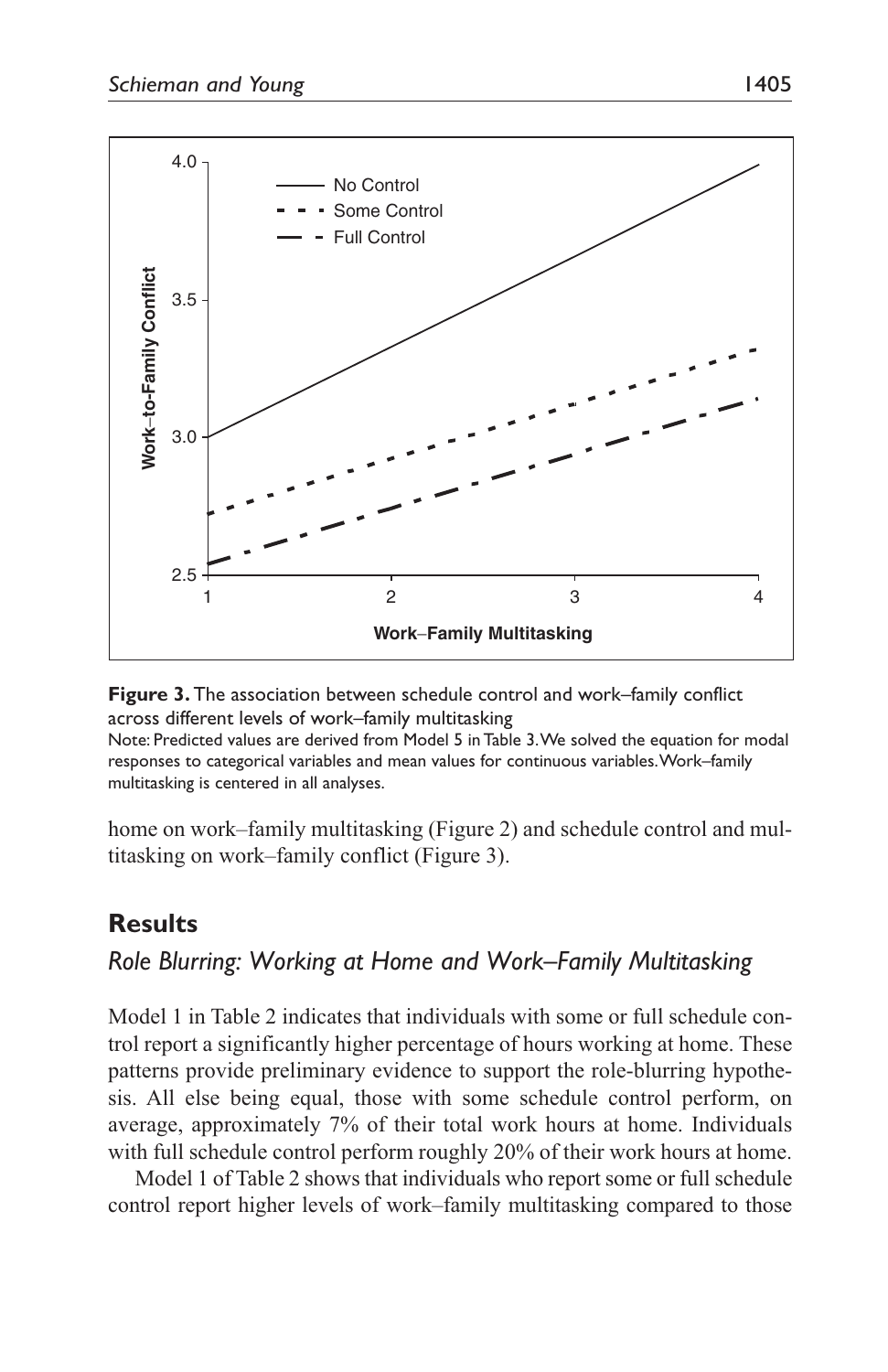|                                              | Model I                      | Model 2                                                                          | Model 3                         | Model 4                                                  | Model 5                                              |
|----------------------------------------------|------------------------------|----------------------------------------------------------------------------------|---------------------------------|----------------------------------------------------------|------------------------------------------------------|
| Focal associations                           |                              |                                                                                  |                                 |                                                          |                                                      |
| Some schedule                                | $-.06(.05)$                  |                                                                                  |                                 |                                                          | $-.07(.05)$ $-.13^{**}(.05)$ $-.15^{***}(.05)$       |
| control <sup>a</sup>                         |                              |                                                                                  |                                 |                                                          |                                                      |
| Full schedule<br>control <sup>a</sup>        | $-.15^*$ (.06)               |                                                                                  |                                 |                                                          | $-.20^{**}(.06)$ $-.32^{***}(.06)$ $-.33^{***}(.06)$ |
| Work at home                                 |                              |                                                                                  |                                 | $.21^* (.10)$ $.30^{**} (.10)$ $-.08 (.10)$ $-.07 (.10)$ |                                                      |
| Multitasking                                 |                              |                                                                                  |                                 |                                                          | $.25***$ $(.02)$ $.33***$ $(.04)$                    |
| Some Schedule                                |                              |                                                                                  |                                 |                                                          | $-.13**(.05)$                                        |
| Control                                      |                              |                                                                                  |                                 |                                                          |                                                      |
| × Multitasking                               |                              |                                                                                  |                                 |                                                          |                                                      |
| <b>Full Schedule</b>                         |                              |                                                                                  |                                 |                                                          | $-.13^*(.05)$                                        |
| Control ×                                    |                              |                                                                                  |                                 |                                                          |                                                      |
| Multitasking                                 |                              |                                                                                  |                                 |                                                          |                                                      |
| Basic control                                |                              |                                                                                  |                                 |                                                          |                                                      |
| measures                                     |                              |                                                                                  |                                 |                                                          |                                                      |
| Women                                        |                              | $14^{**}$ (.05) $16^{***}$ (.05) $14^{**}$ (.05) $13^{**}$ (.05) $13^{**}$ (.05) |                                 |                                                          |                                                      |
| White                                        | .03(.05)                     | .03(.05)                                                                         | .03(.05)                        | .05(.05)                                                 | .06(.05)                                             |
| Age                                          | $-.19(.20)$                  | $-.29(.20)$                                                                      | $-.24(.20)$                     | $-.19(.19)$                                              | $-.19(.19)$                                          |
| Previously married <sup>b</sup> $-.08$ (.07) |                              | $-.07(.06)$                                                                      | $-.08(.06)$                     | $-.12(.06)$                                              | $-.13$ (.06)                                         |
| Never married <sup>b</sup>                   | $-.06(.07)$                  | $-.07(.07)$                                                                      | $-.06(.07)$                     | $-.09(.07)$                                              | $-.09(.06)$                                          |
| Children in the<br>household                 | $.05^*$ (.02)                | $.05^*$ (.02)                                                                    | $.05^*$ $(.02)$ $.05^*$ $(.02)$ |                                                          | $.04^*$ (.02)                                        |
| Spouse or partner $-.14^{**}(.05)$           |                              | $-.14^{**}(.05)$ $-.14^{*}(.05)$ $-.14^{**}(.05)$                                |                                 |                                                          | $-.14^{**}(.05)$                                     |
| works                                        |                              |                                                                                  |                                 |                                                          |                                                      |
| Education                                    | .01(.02)                     | .01(.02)                                                                         | .02(.02)                        | $-.01$ (.02)                                             | $-.01$ (.02)                                         |
| Administrative <sup>c</sup>                  | $-.09(.06)$                  | $-.06(.06)$                                                                      | $-.06(.05)$                     | $-.01$ (.05)                                             | $-.01$ (.05)                                         |
| Service <sup>c</sup>                         | .07(.08)                     | $(80.)$ 11.                                                                      | .09(.08)                        | .11(.07)                                                 | .12(.07)                                             |
| Craft <sup>c</sup>                           | $-.07(.10)$                  | $-.05(.11)$                                                                      | $-.05(.10)$                     | $-.04(.09)$                                              | $-.03(.09)$                                          |
| Laborers <sup>c</sup>                        | .05(.09)                     | .10 (.09)                                                                        | .08 (.09)<br>$.01***$ $(.02)$   | .15(.09)                                                 | .16(0.09)<br>$.01***(01)$                            |
| <b>Hours</b>                                 | $(10)$ <sup>***</sup> $(01)$ | $.01***(01)$                                                                     |                                 | $.01***$ $(.02)$                                         |                                                      |
| Excessive job<br>demands                     | $.22***$ $(.02)$             | $.22***$ $(.02)$                                                                 | $.22***$ $(.02)$                | $.19^{***}(.04)$                                         | $.18***$ $(.02)$                                     |
| Supervisor                                   | $-.10^*$ (.05)               | $-.09^*$ (.05)                                                                   | $-.11^*$ (.05)                  | $-11^{**}$ (.04)                                         | $-.11^* (.04)$                                       |
| Personal income                              | .20(.27)                     | .08(.26)                                                                         | .13(.27)                        | .17(0.25)                                                | .19(.25)                                             |
| Constant                                     | $1.34***$                    | $1.31***$                                                                        | $1.39***$                       | $1.62***$                                                | $1.66***$                                            |
| R <sup>2</sup>                               | .20                          | .21                                                                              | .22                             | .29                                                      | .30                                                  |

**Table 3.** Regression of Work–Family Conflict on Focal Measures and Controls

Note: Unstandardized coefficients are shown, with standard errors in parentheses.

a. Compared to no schedule control.

b. Compared to married.

c. Compared to professional occupations.

\* *p* < .05. \*\**p* < .01. \*\*\**p* < .001 (two-tailed test).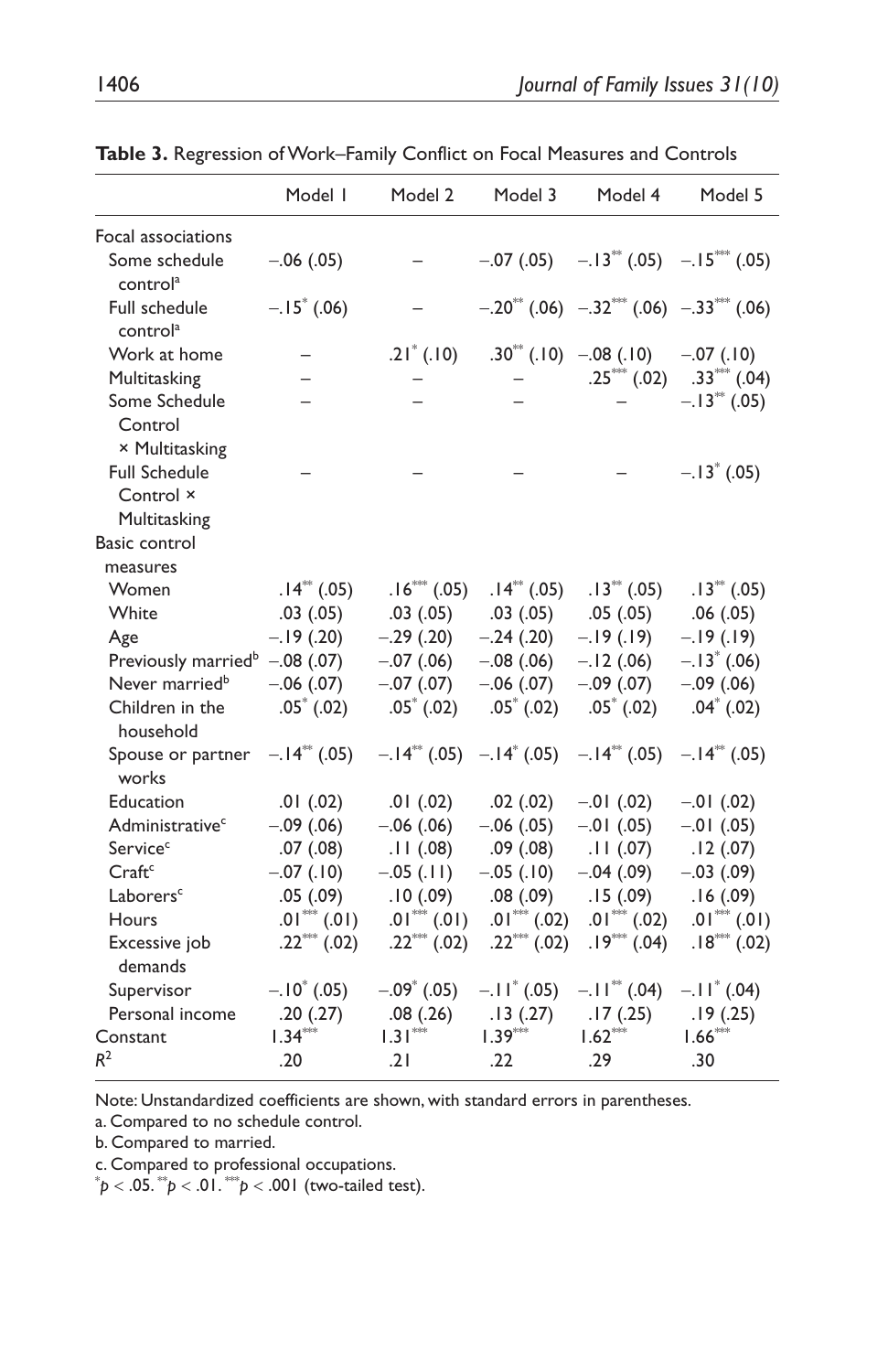with no schedule control. As shown in Model 3, the percentage of work hours performed at home is associated with more frequent multitasking. In Model 4, the simultaneous inclusion of schedule control and working at home indicates that part of the influence of schedule control on work–family multitasking occurs indirectly via working at home. Collectively, these patterns lend further support to the role-blurring hypothesis. Independent of each other, schedule control and working at home increase exposure to work–family multitasking and, more importantly, working at home explains part of the positive association between schedule control and work–family multitasking.

In addition, we observed a significant Schedule Control  $\times$  Working at Home interaction effect, indicating that the positive association between working at home and work–family multitasking varies across levels of schedule control  $(F = 6.91, p < .05)$ . As Figure 2 illustrates, the positive association between working at home and work–family multitasking is weaker among individuals who report full schedule control. This interaction effect provides support for the buffering-resource hypothesis.

Finally, although peripheral to our focal associations, several patterns among the control measures deserve brief mention. First, we observe that age, professional occupation and income are associated positively with working at home. Second, the well educated, professionals, and those with longer hours and more job pressures report more frequent work–family multitasking.

## *Work–Family Conflict*

As shown in Model 1 of Table 3, workers with full schedule control report less work–family conflict than those with no schedule control. By contrast, at least initially it appears that workers with some schedule control report similar work–family conflict as those with no schedule control. In Model 2, we observe that working at home is associated with more work–family conflict. The simultaneous inclusion of schedule control and working at home has little effect on their respective coefficients, suggesting that each has independent associations with work–family conflict (see Model 3).

In Model 4, we observe that work–family multitasking is associated with higher levels of work–family conflict. More importantly, the inclusion of multitasking reveals important suppressor effects on the association between schedule control and work–family conflict. Specifically, the coefficient associated with some schedule control changes from  $-.07$  (Model 3) to  $-.13$ (Model 4), and the effect becomes statistically significant at the  $p < .01$  level. Likewise, the negative coefficient associated with full schedule control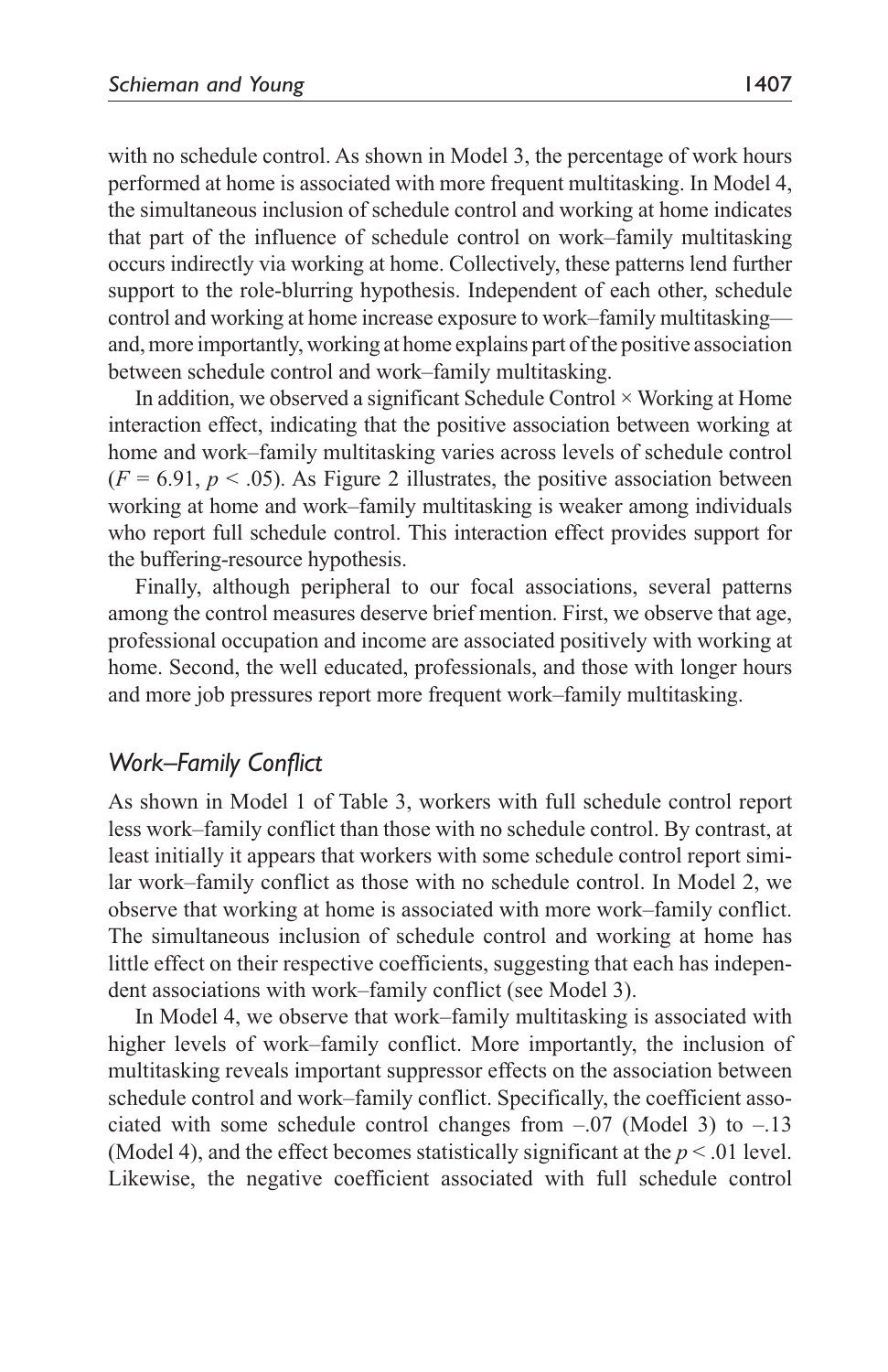changes from  $-.20$  (Model 3) to  $-.32$  (Model 4), with the effect becoming significant at the  $p < .001$  level. Taken together, these patterns indicate that the positive association between schedule control and work–family multitasking conceals part of schedule control's benefits for reducing work–home conflict. These patterns support the suppressed-resource hypothesis: Were it not for the greater role blurring among those with schedule control, workers with greater schedule control would report even lower levels of work–family conflict.

In Model 4, after we statistically control for work–family multitasking, we observe that working at home is no longer significantly associated with work–family conflict. As hypothesized above and illustrated in Figure 1, working at home is associated with more frequent multitasking activities; both increase work–family conflict. Taken together, these patterns support the role-blurring hypothesis: More frequent multitasking among people who perform work at home explains why working at home is associated with elevated work–family conflict.

We also find more evidence to support the buffering-resource hypothesis. As shown in Model 5, the association between work–family multitasking and work–family conflict varies across levels of schedule control; the inclusion of this interaction significantly improves the model ( $F = 8.66$ ,  $p < .05$ ). Thus, the positive association between work–family multitasking and work–family conflict is significantly stronger among individuals with no schedule control. By contrast, that positive association is attenuated for workers with some and full schedule control. Figure 3 illustrates this interaction effect.<sup>1</sup>

## **Discussion**

The present study documents complex associations among schedule control, work–family role blurring (working at home and work–family multitasking), and work–family conflict. Several observations contribute to knowledge about the work–family interface: (a) Schedule control is associated with higher levels of work–family role blurring; (b) the positive association between schedule control and role blurring suppresses the negative association between schedule control and work–family conflict; and (c) schedule control has a moderating role in two relationships: the association between working at home and work–family multitasking and the association between multitasking and work–family conflict. Taken together, these findings reveal previously undiscovered mediating, suppression, and moderating patterns in the ways that schedule control influences work–family role blurring and their subsequent association with work–family conflict.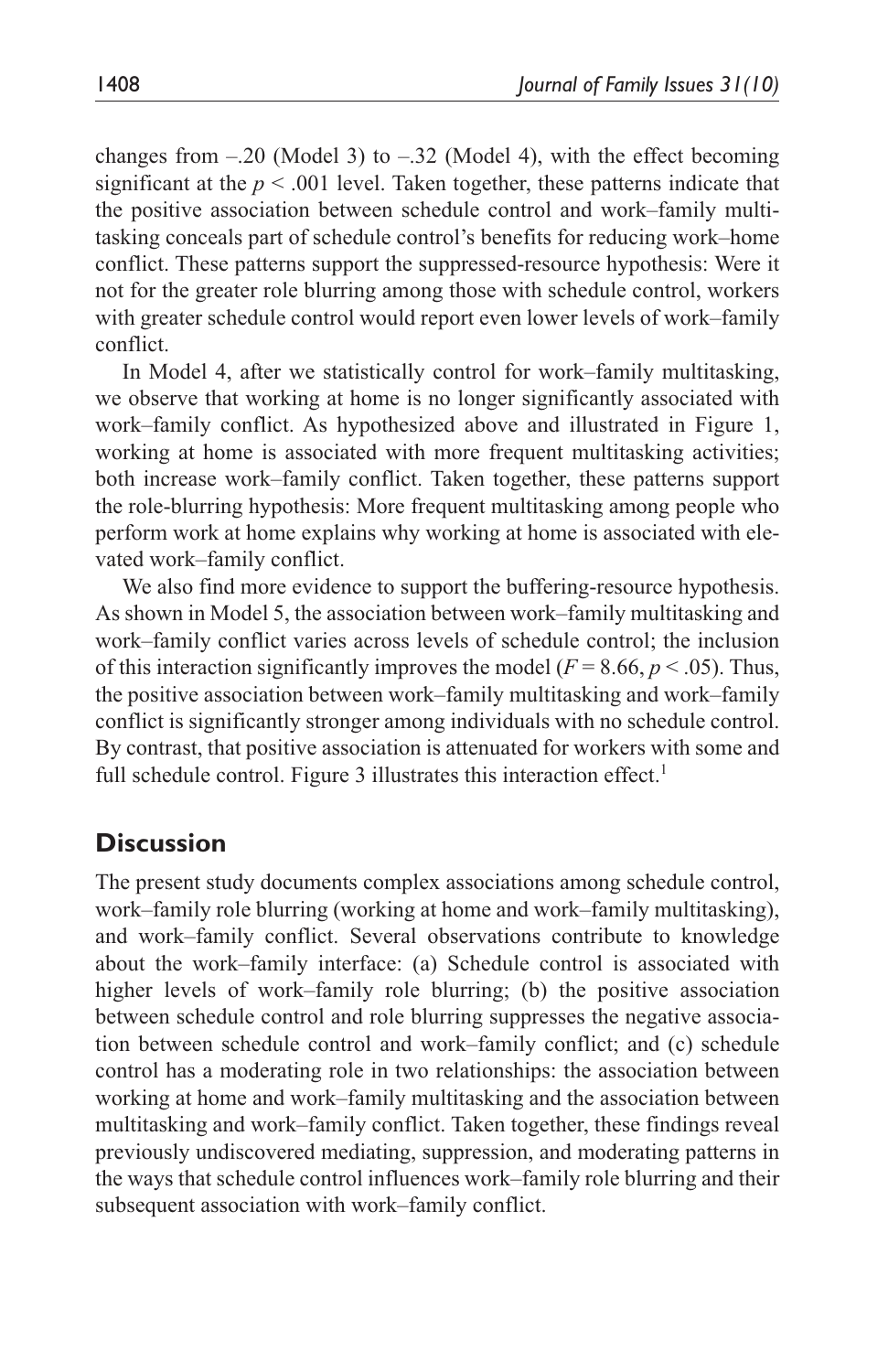Is there a downside to schedule control for the work–family interface? We contribute to the work–family interface literature by documenting the ways schedule control—a boundary-spanning resource—has consequences that are seemingly inconsistent with this "resource" characterization. Prior theory and empirical evidence identifies schedule control as a condition that increases flexibility and the degree of permeability between work and family boundaries (Voydanoff, 2005c). However, the apparent cost of this increased flexibility and permeability is work–family role blurring, which manifests as working at home and work–family multitasking; these observations support the role-blurring hypothesis. Thus, if there is a downside to schedule control, it appears to be embedded in the ways that schedule control increases exposure to work–family role blurring. These patterns are important given the well-established association between work–family role blurring and work– family conflict described above.

Although these processes represent a potential downside of schedule control, we also find evidence that supports the resource view of schedule control. First, the interrelationships that characterize the role-blurring hypothesis have implications for the overall association between schedule control and work– family conflict. That is, the resource benefits of schedule control associated with reduced work–family conflict are masked by the fact that many people with schedule control tend to more frequently engage in work–family multitasking activities. Moreover, multitasking is associated with more work–family conflict. By extension, these patterns generate a previously undocumented suppression effect: Were it not for their more frequent work–family multitasking activities, people with greater schedule control would experience lower levels of work–family conflict than those without schedule control. These patterns support the suppressed-resource hypothesis.

The resource benefits of schedule control are also observed in the ways that it moderates several relationships. As predicted by the buffering-resource hypothesis, two patterns are weakened by the possession of greater schedule control: (a) the positive association between working at home and work– family multitasking and (b) the positive association between work–family multitasking and work–family conflict. Taken together, these modifying effects reinforce and extend Voydanoff's (2005a, 2007) account of schedule control as a boundary-spanning resource. Despite the fact that schedule control increases exposure to consequential forms of role blurring, it also functions to buffer the potentially deleterious effects of those forms of role blurring for other components of the work–family interface.

Collectively, applying Voydanoff's conceptual language about resources and demands as well as insights from border and boundary theories, our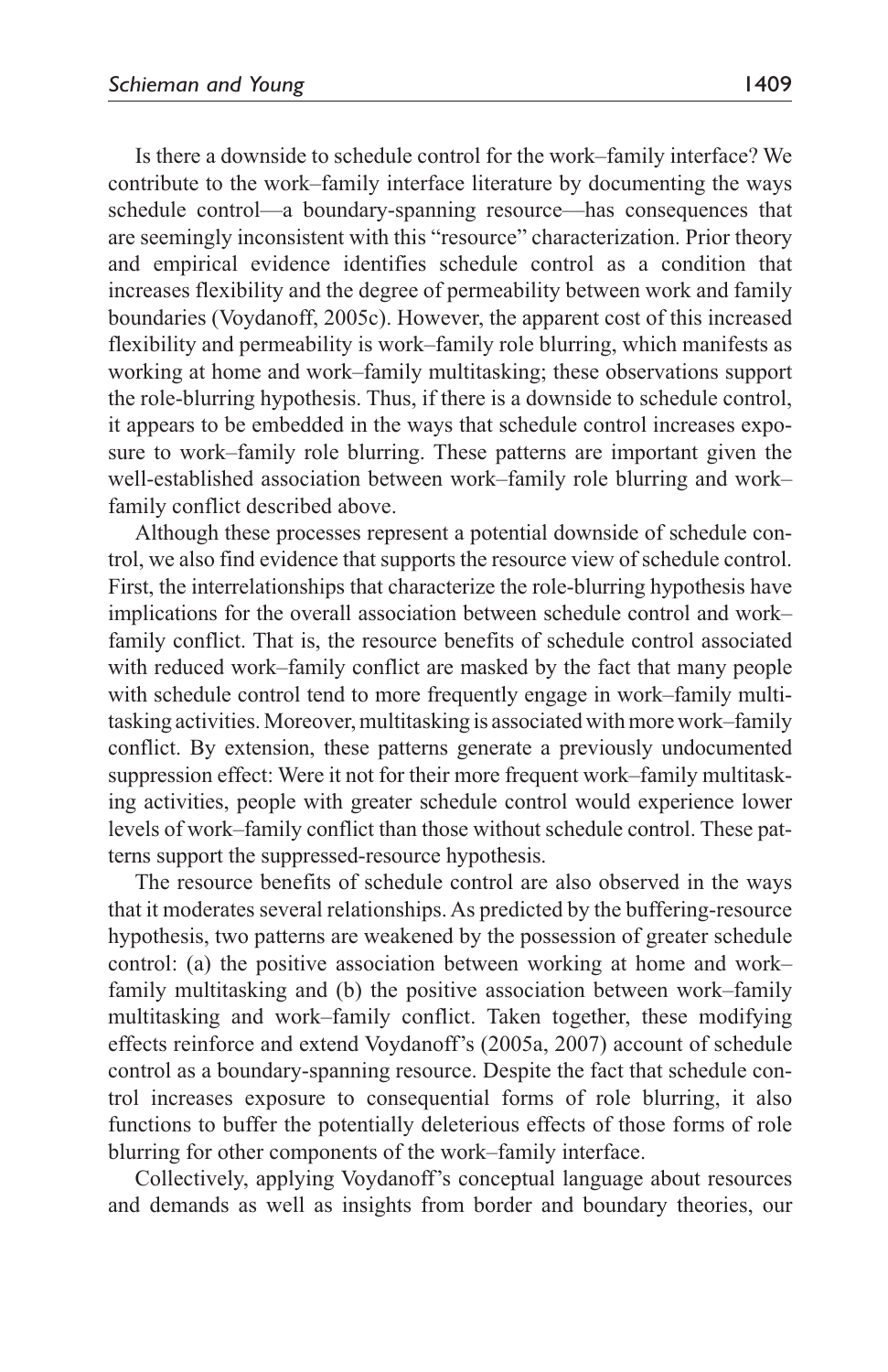observations underscore the importance of paying closer attention to the interrelationships among boundary-spanning resources and boundary-spanning demands. Our findings reinforce other scholars' concerns about role blurring associated with multitasking and the ways that these can generate interrole conflict. As we noted above, Nippert-Eng (1996) and others have identified the potential implications of greater integration of work and family domains. Working at home and engaging in work–family multitasking typify high integration contexts; this elevates the likelihood of interruptions of role-related responsibilities (Ashforth et al., 2000; Clark, 2000; Desrochers et al., 2005). Our observations unpack the links between boundary-spanning resources and demands and demonstrate (via the suppressed-resource hypothesis) their relevance for work–family conflict.

With respect to the practical implications of these findings, the main contribution may be to simply raise consciousness about several concepts and processes. For example, workers may desire greater schedule control—but our analyses indicate that this may have unexpected or unintended consequences for work–family integration and role blurring. Knowledge about the ways that schedule control blurs the boundaries and potentially yields more multitasking, for example, may help inform workers about ways to utilize temporal or spatial control over work while minimizing role blurring. Likewise, employers might be especially interested in ways that schedule control and its link to flexibility generate greater work–family multitasking that occurs at work. Although our data do not contain such measures, it does seem plausible that schedule control is also relevant for permeability and integration that fosters more work–family multitasking that occurs when individuals are functioning within the physical or spatial parameters of the workplace.

Several other limitations of our study also deserve brief mention. The cross-sectional design constrains our capacity to conclusively describe causal ordering—thus, other interpretations of the observed patterns are plausible. Future research might seek to determine the extent that one condition leads to or fosters the other (i.e., workers use their schedule control to more effectively and productively engage in multitasking activities). In addition, selection effects are worth considering. It is plausible, for example, that individuals with higher levels of work–family conflict modify their position in the paid workforce and/or the nature of the arrangements in the workplace (Rau & Hyland, 2002). They may select jobs with more flexibility or modify the ways that they engage in role-blurring activities. These possibilities have implications for our estimates and interpretations about specific patterns of association.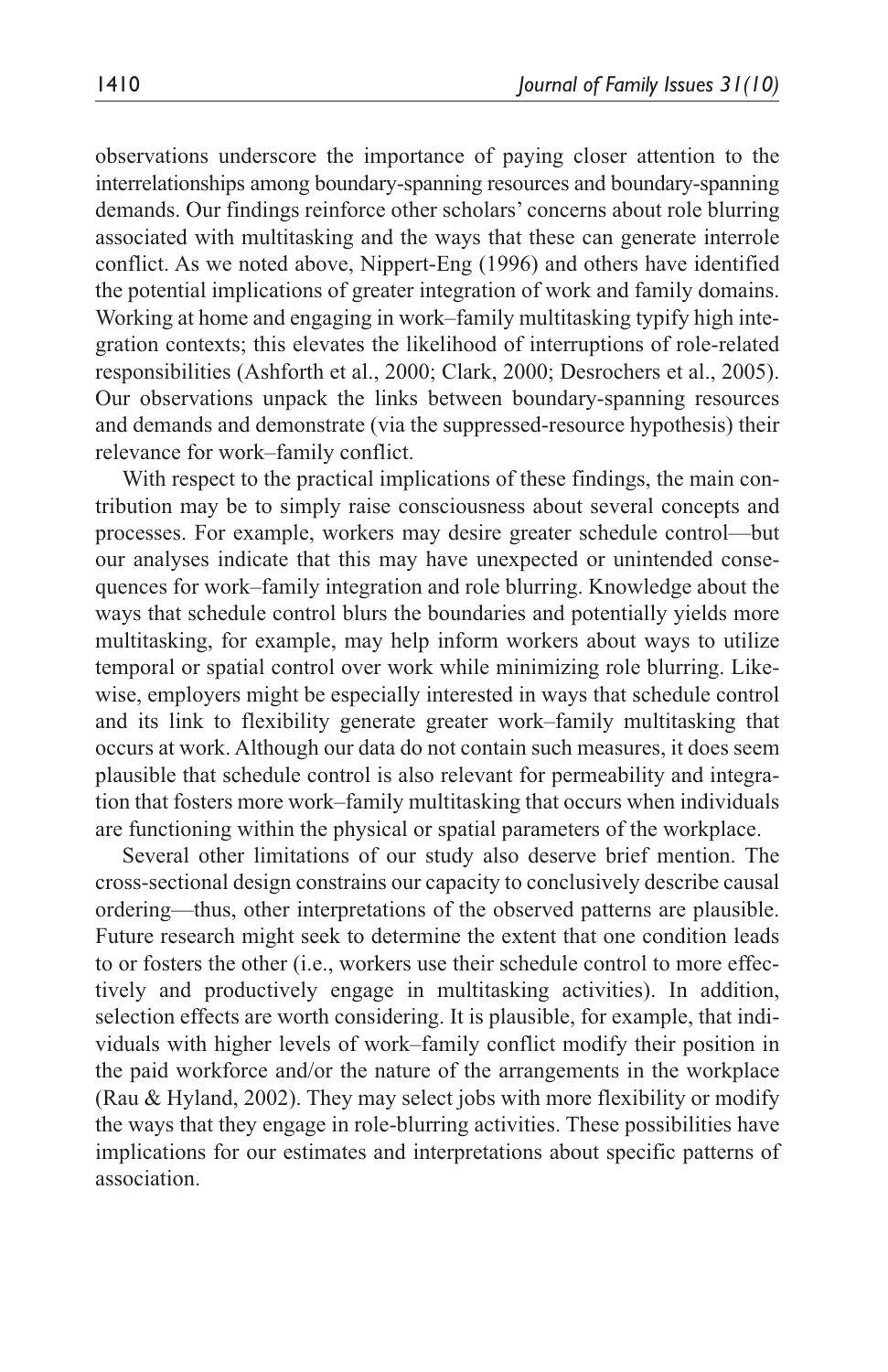Finally, although others have used many of these same survey items in recently published research (e.g., Voydanoff, 2005a), some readers may be concerned with the use of single items to measure several of the focal conditions. We agree that more items are typically ideal. However, these are also straightforward and clear indicators of control over the start and finish times of work, the percentage of time spent performing work at home, and the frequency of work–family multitasking. For example, similar (single-item) measures of schedule control have appeared in numerous General Social Surveys as well as the 2002 NSCW (e.g., Jacobs & Gerson, 2004; Voydanoff, 2005a). Nonetheless, future research should investigate ways that the measurement of these constructs might be improved with multiple items. In some ways, our analyses provide a framework in which to push the conceptualization of processes like schedule control and work–family multitasking a bit further. For example, further analysis might focus more attention on the types, forms, and appraisals of multitasking that are relevant for increasing or reducing work–family conflict. Likewise, future inquiry could seek to specify the different aspects of schedule control and their meanings and implications for flexibility, permeability, and work–family integration. We suspect that having control over the start and finish times of work may be quite different from having the flexibility to deal with family demands as they arise; the latter may minimize role blurring.

# **Conclusion**

Voydanoff (2007) observes that most studies on this topic have found a weak or no effect of flexible work scheduling on work–home conflict. Our observations speak directly to this issue by refining and reinforcing the ways that work–family role blurring contributes to what appears to be a downside to schedule control. However, we have unpacked the complex mediating, suppression, and moderating effects that link schedule control, role blurring, and work–family conflict. These previously undocumented patterns may have been contributing to prior ambiguous findings. Thus, although schedule control often functions as a boundary-spanning resource that affords more benefits than costs, it is important to assess schedule control's influence on work–family role blurring—especially given the well-established positive association between role blurring and work–family conflict. In sum then, this study makes small strides toward illuminating the connections between boundary-spanning resources and demands and their consequences for the work–family interface.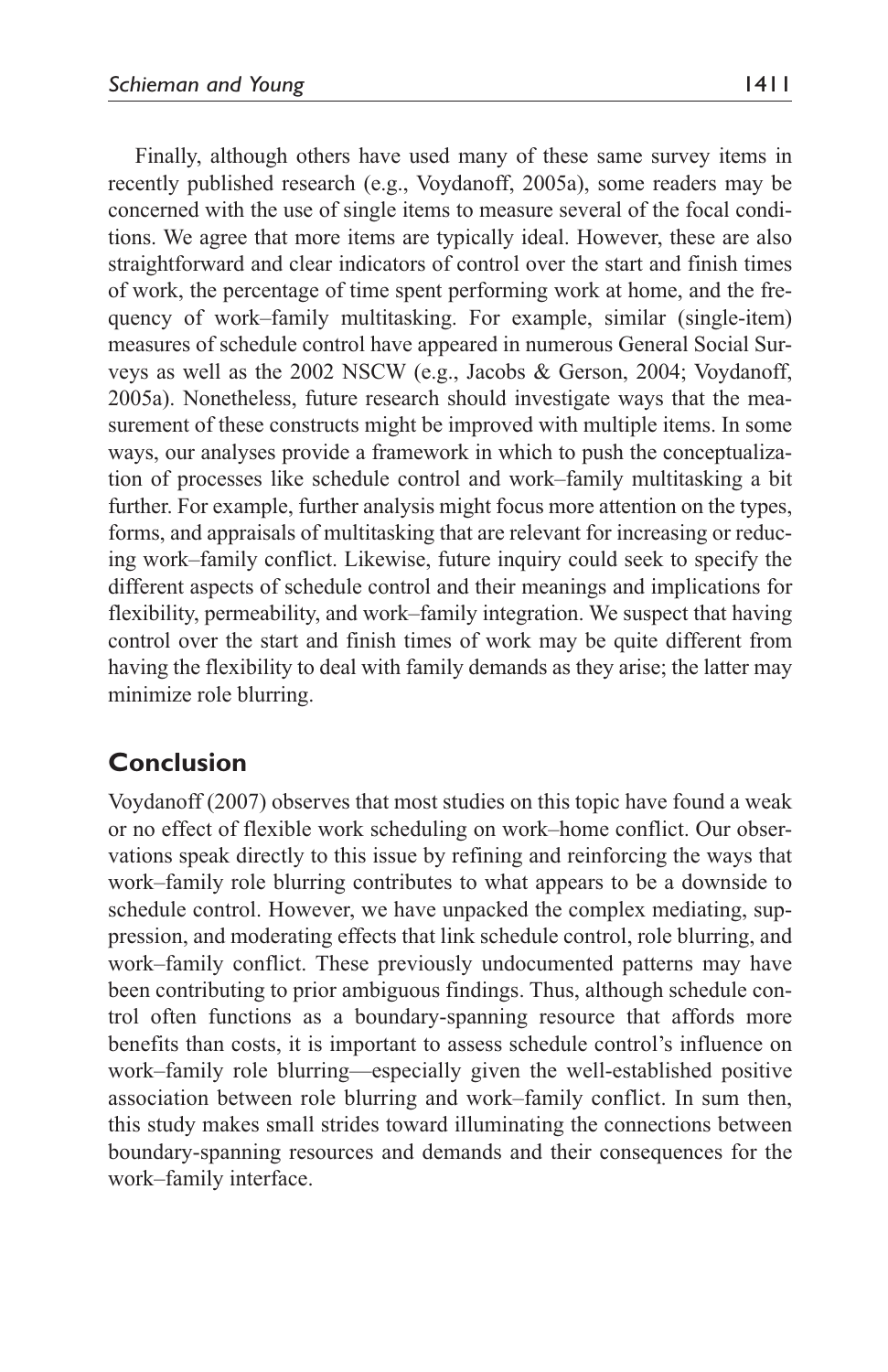# **Appendix**

**Table A1.** Zero-Order Correlations for Focal Measures

|                | Work-family conflict     | 0.00   |        |      |     |
|----------------|--------------------------|--------|--------|------|-----|
| $\mathfrak{p}$ | Work at home             | .05    | 1.00   |      |     |
| 3              | Work-family multitasking | $.36*$ | $.39*$ | 1.00 |     |
| 4              | Schedule control         | $-.04$ | $31^*$ |      | ഥ വ |

 $p<$  .05, one-tailed test.

#### **Declaration of Conflicting Interests**

The authors declared no conflicts of interests with respect to the authorship and/or publication of this article.

## **Funding**

The authors disclosed receipt of the following financial support for the research and/ or authorship of this article: A grant award from the National Institute of Occupational Safety and Health at the Centers for Disease Control supports this study (R01 OH008141; S.S., principal investigator).

#### **Note**

1. Even though they are not part of our focal hypotheses, some readers might wonder about the possibility of other potential contingencies in our models given their relevance for the work–family interface. These include gender, marital status, and parental status. First, with work–family multitasking as the dependent variable, we found no evidence of gender-contingent effects for either schedule control or working at home. Thus, schedule control and working at home are associated with higher levels of multitasking in similar ways among women and men. Likewise, with work–family conflict as the dependent variable, we found no evidence that the effects of schedule control, working at home, and multitasking on work–family conflict differ by gender. Thus, the associations that we document in Tables 2 and 3 do not vary by gender. In addition, none of the following marital and parental status interactions yielded significant results: Marital Status  $\times$  Multitasking; Number of Children in the Household (of any age)  $\times$  Multitasking, and Spouse or Partner Employment Status (either full- or part-time)  $\times$  Multitasking; Moreover, separate assessments of these potential contingencies by gender reveal similar nonsignificant patterns for women and men. In sum, although there may be theoretical reasons for suspecting that marital, parental, and spouse or partner arrangements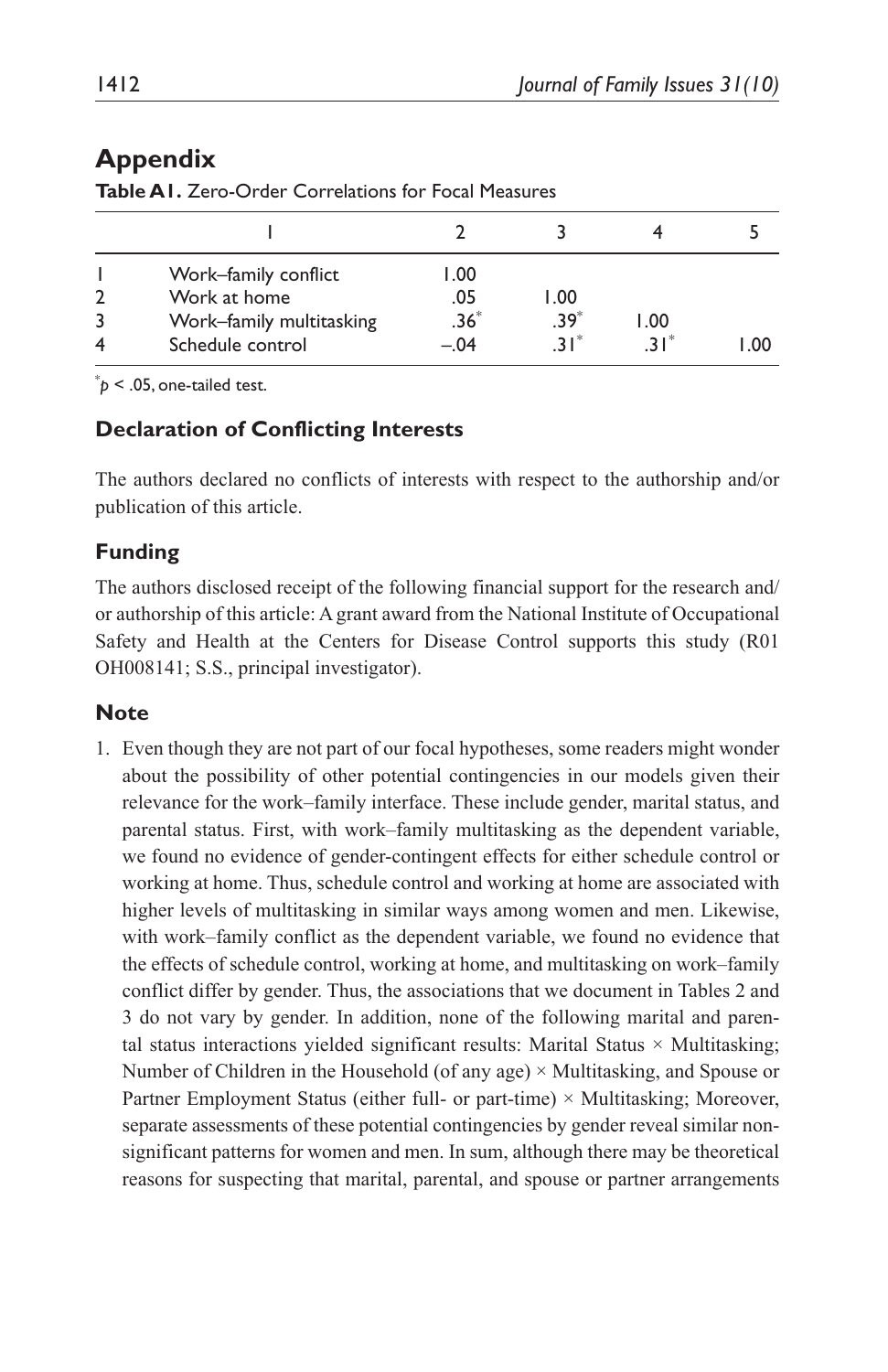modify the focal associations assessed above—in different ways for women and men—our additional analyses found no evidence to support such claims.

#### **References**

- Ahrentzen, S. B. (1990). Managing conflict by managing boundaries. *Environment and Behavior, 22*, 723-752.
- Ashforth, B. E., Kreiner, G. E., & Fugate, M. E. (2000). All in a day's work: Boundaries and micro role transitions. *Academy of Management Journal, 25*, 472-491.
- Bakker, A. B., & Geurts, S. A. E. (2004). Toward a dual-process model of work-home interference. *Work and Occupations, 31*, 345-366.
- Blair-Loy, M. (2003). *Competing devotions*. Cambridge, MA: Harvard University Press.
- Christensen, K. E., & Staines, G. L. (1990). Flextime: A viable solution to workfamily conflict? *Journal of Family Issues, 11*, 455-476.
- Clark, S. C. (2000). Work/family border theory: A new theory of work/family balance. *Human Relations, 53*, 747-770.
- Clark, S. C. (2001). Work cultures and work/family balance. *Journal of Vocational Behavior, 58*, 348-365.
- Demerouti, E., Bakker, A., Nachreiner, F., & Schaufeli, W. (2001). The job demandsresources model of burnout. *Journal of Applied Psychology, 86*, 499-512.
- Desrochers, S., Hilton, J., & Larwood, L. (2005). Preliminary validation of the workfamily integration-blurring scale. *Journal of Family Issues, 26*, 442-466.
- Golden, L. (2001). Flexible work schedules: Which workers get them? *American Behavioral Scientist, 44*, 1157-1178.
- Golden, L. (2008). Limited access: Disparities in flexible work schedules and work-at home. *Journal of Family and Economic Issues, 29*, 86-109.
- Grzywacz, G., Almeida, D. M., & McDonald, D. A. (2005). Work-family spillover and daily reports of work and family stress in the adult labor force. *Family Relations, 51*, 28-36.
- Hall, D. T., & Richter, J. (1988). Balancing work life and home life: What can organizations do to help? *The Academy of Management Executive, 11*, 213-223.
- Hill, J. E., Hawkins, A. J., & Miller, B. C. (1996). Work and family in the virtual office: Perceived influences of mobile telework. *Family Relations, 34*, 293-301.
- Hobfoll, S. E., & Shirom, A. (2001). Conservation of resource theory: Applications to stress and management in the workplace. In R. T. Golombiewski (Ed.), *Handbook of organizational behavior* (2nd ed., pp. 57-80). New York: Marcel Dekker.
- Hochschild, A. (1997). *The time bind*. New York: Henry Holt.
- Jacobs, J. A., & Gerson, K. (2004). *The time divide: Work, family and gender inequality*. Cambridge, MA: Harvard University Press.